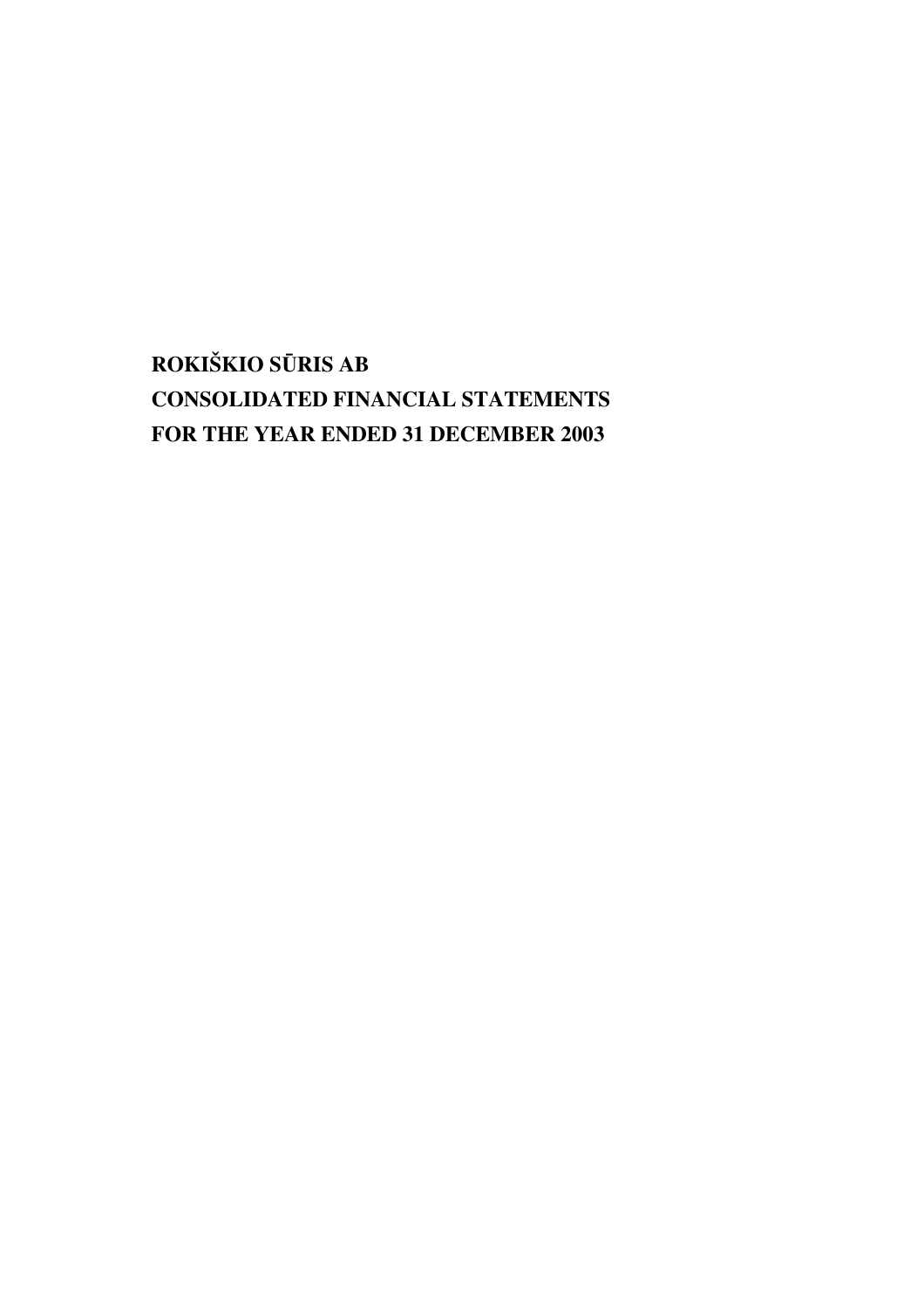# **CONTENTS**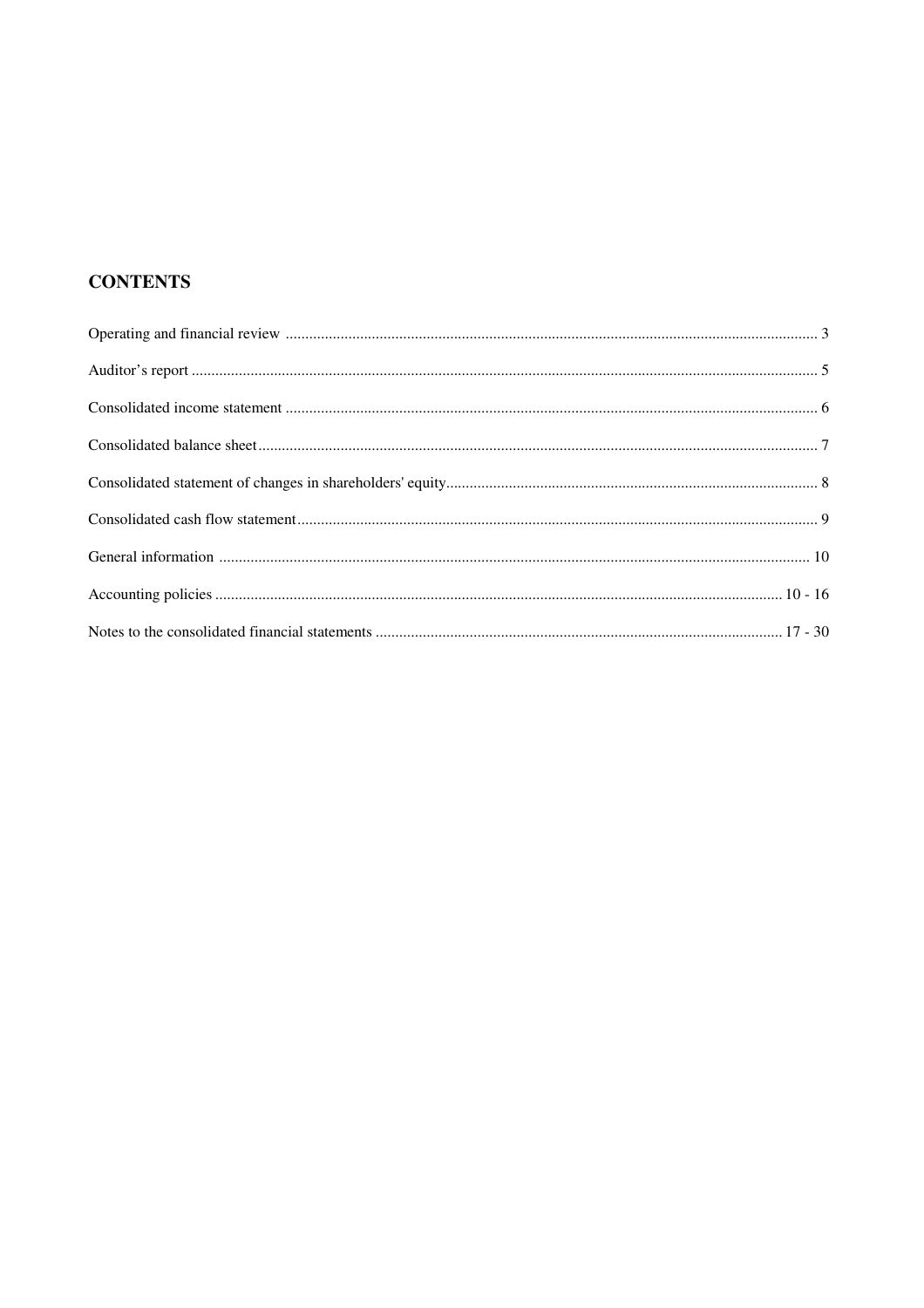

AB "ROKISKIO SŪRIS", Pramonės g. 3, LT-42150 Rokiškis, Lietuva Tel.: +370 458 55200, 55372. Faksas +370 458 55300. El. paštas: rokiskis@rsuris.lt mon-s kodas 7305751, PVM kodas 730575113, a/s 467801 AB "Vilniaus bankas" Rokiškio filialas, b/k 260101356 LR Imoniu rejestras LR Ūkio Ministerija, Gedimino pr. 38/2

#### *Operating and financial review*

The Group's financial performance has been very successful during the past several years. All years of operation were profitable for the Company, and only in 2002 the Group suffered a loss of LTL 5,966 thousand. The year 2003 was again profitable for the Group. The profit for the year 2003 amounted to LTL 14,906 thousand in accordance with International Financial Reporting Standards.

In 2003, the Group's turnover decreased by 2.75 per cent and amounted to LTL 363,843 thousand, i.e. less by LTL 10,307 thousand as compared to 2002. The main reasons for such decrease were a significant fall in the US dollar exchange rate by 16.6 percent and reduced quantities of cheese sold.

Gross margins in 2003, 2002 and 2001 were 20.8, 9.8 and 14.2 percent, respectively. This is a very good result since it exceeded the gross margin budgeted for 2003.

Finance costs (net) increased up to LTL 2,392 thousand in 2003 as compared to LTL 717 thousand in 2002. The main factors that caused such an increase in finance costs were a continuously falling US dollar exchange rate.

In 2003, the Parent started the fulfilment of the first stages in SAPARD programme. 2 stages of the programme were successfully completed during the



year. SAPARD programme granted LTL 4,6 million for the first stage. The financing of the second stage is expected to commence in the beginning of 2004 and it should amount to LTL 2,2 million.

In 2003, the Group's capital investments in property, plant and equipment and intangible assets amounted to LTL 28,312 thousand (LTL 20,202 thousand and LTL 35,487 thousand in 2002 and 2001, respectively). These investments were financed through borrowings from the banks, also using turnover funds and SAPARD grants.

In 2003, the borrowings and finance lease liabilities decreased by LTL 8,250 thousand and as at 31 December 2003 amounted to LTL 62,427 thousand (31 December 2002: LTL 70,677 thousand). As at 31 December 2003, the Group's current and non-current borrowings amounted to LTL 39,982 thousand LTL 22,445 thousand, respectively.

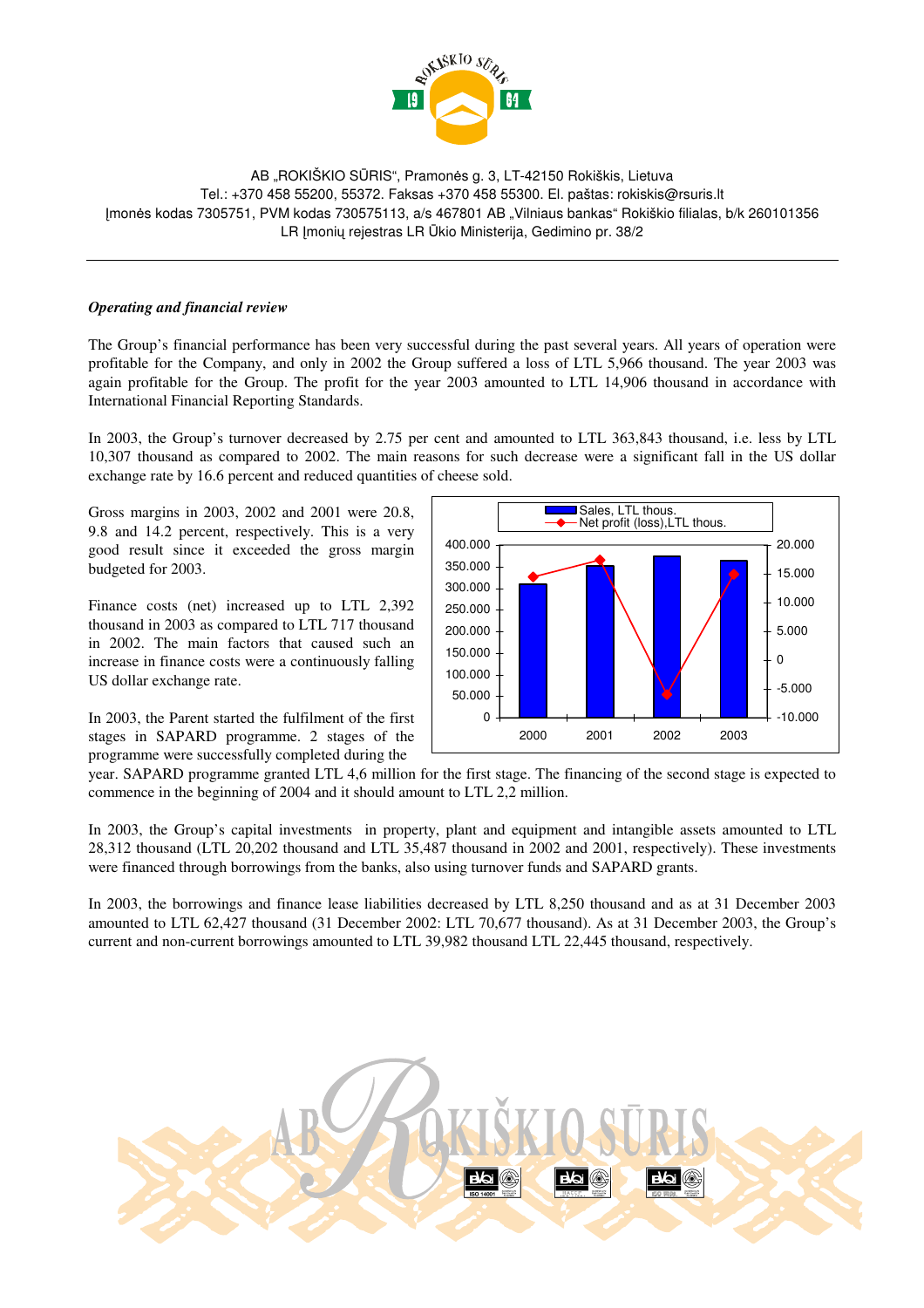

AB "ROKISKIO SŪRIS", Pramonės g. 3, LT-42150 Rokiškis, Lietuva Tel.: +370 458 55200, 55372. Faksas +370 458 55300. El. paštas: rokiskis@rsuris.lt mon-s kodas 7305751, PVM kodas 730575113, a/s 467801 AB "Vilniaus bankas" Rokiškio filialas, b/k 260101356 LR Imoniu rejestras LR Ūkio Ministerija, Gedimino pr. 38/2

The Group has targets to achieve sales of LTL 426,132 thousand and net profitability margin of not less than 5-6 per cent in 2004. These targets are expected to be achieved through maintaining the leading position among diary processing companies in Lithuania and the Baltic States. After Lithuania joins the EU, the Group's position will strengthen as a result of significant increase in exports of cheese to the EU countries. In addition, the Group has set the target to raise its sales in Lithuania, promote consumption of diary products and introduce new products for the market.

During 2004, the Company plans to increase exports to the EU due to more favourable trade conditions as a result of joining the EU on 1 May 2004.

The Company will continue implementing the stages of SAPARD programme, from which it plans to receive approximately LTL 8 million in 2004.

Currently, the Group is preparing for other important projects related to quality improvement and its standards compliance with the EU requirements, with the help of different types of support from EU and structural funds.

Antanas Trumpa Director

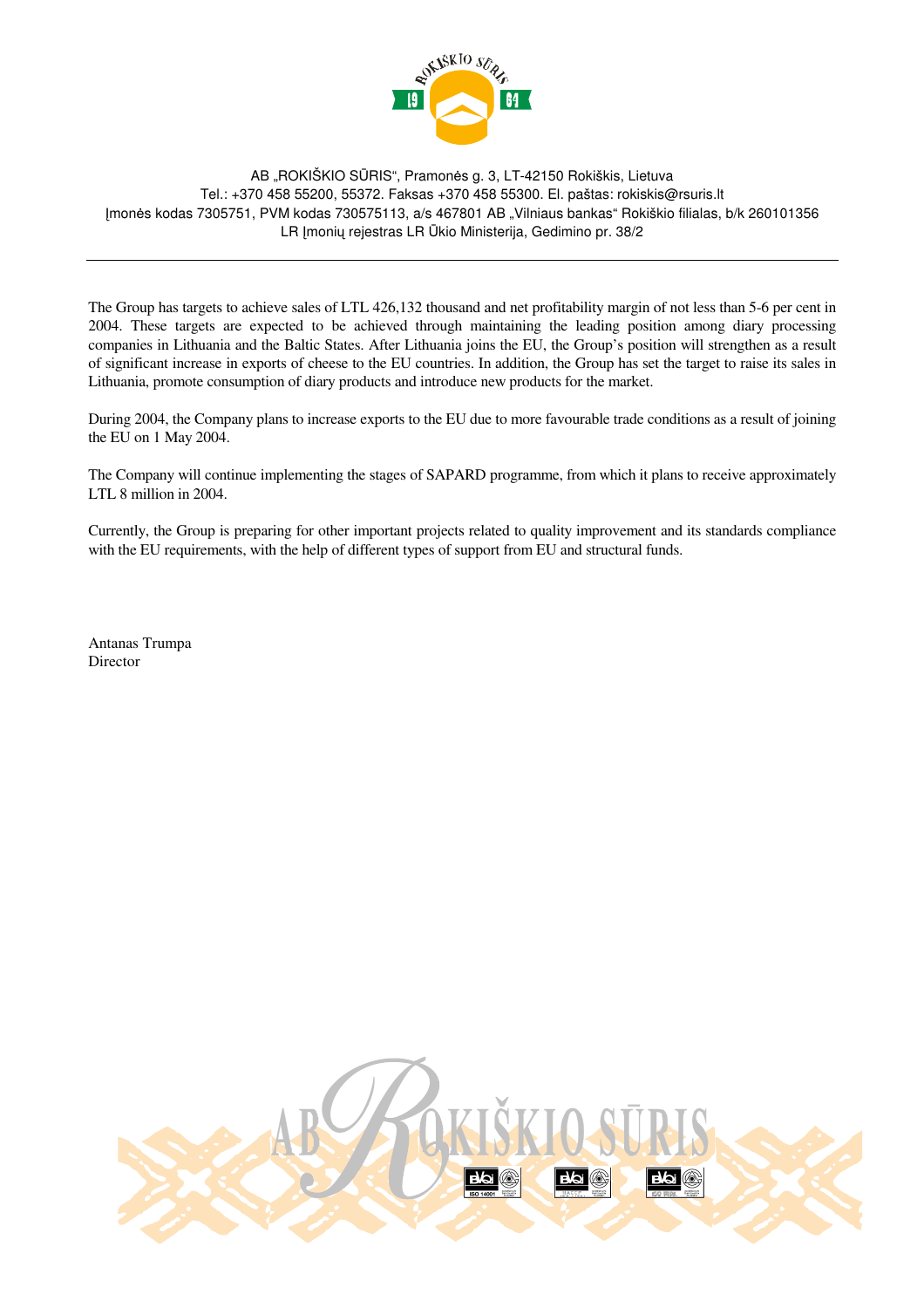# PRICEWATERHOUSE COPERS ®

#### **PricewaterhouseCoopers UAB**

T. Ševčenkos 21 LT-03111 Vilnius Lithuania Telephone +370 (5) 239 2300 Facsimile +370 (5) 239 2301 E-mail vilnius@lt.pwc.com www.pwc.com/lt

**AUDITOR'S REPORT TO THE SHAREHOLDERS OF ROKIŠKIO SRIS AB**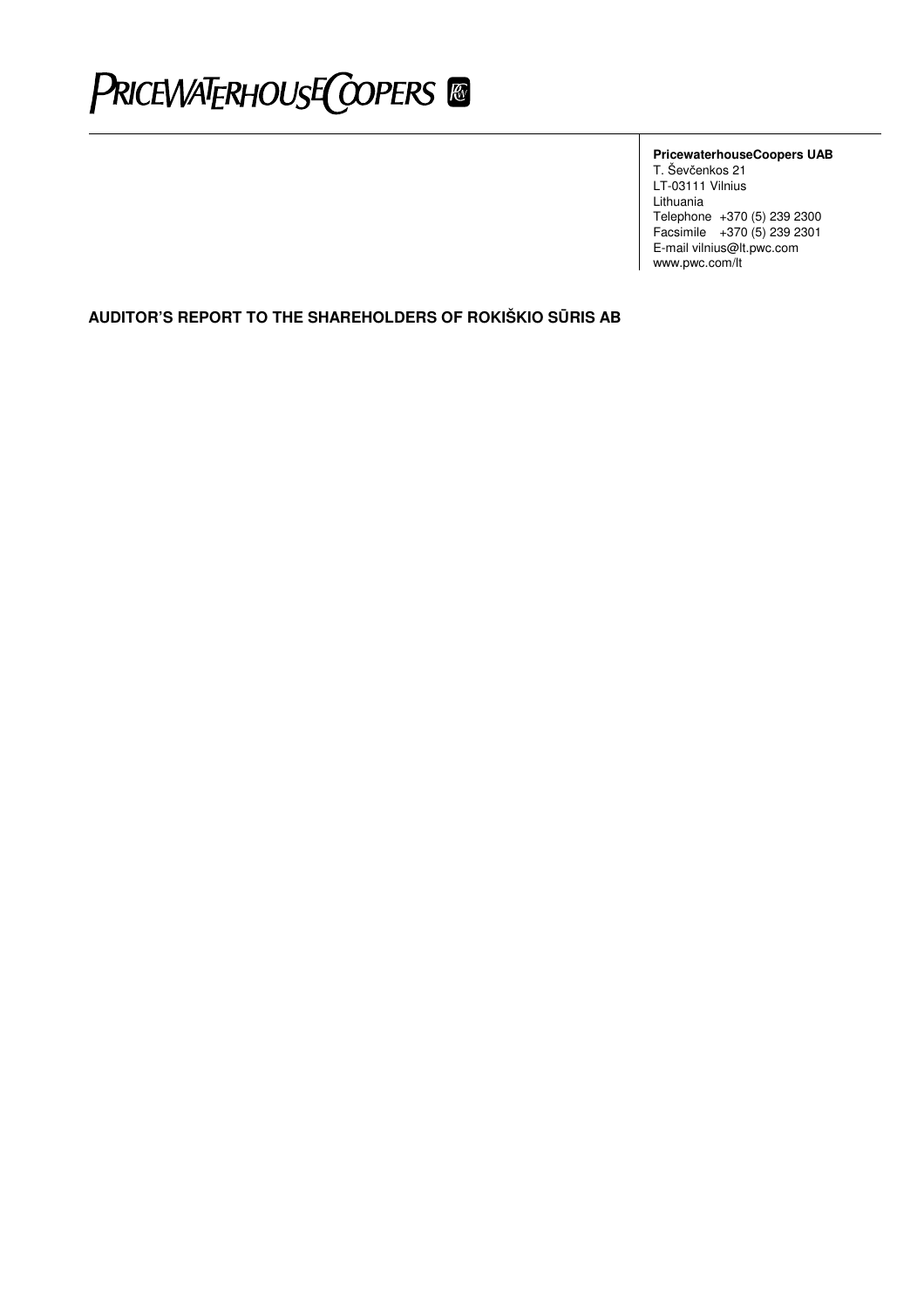(All amounts are in LTL '000 unless otherwise stated)

# **Consolidated income statement**

|                                                  |                |            | <b>Year ended 31 December</b> |
|--------------------------------------------------|----------------|------------|-------------------------------|
|                                                  | <b>Notes</b>   | 2003       | 2002                          |
|                                                  |                |            |                               |
| Sales                                            | $\,1$          | 363,843    | 374,150                       |
| Cost of sales                                    |                | (288, 262) | (337,573)                     |
| Gross profit                                     |                | 75,581     | 36,577                        |
| Operating expenses                               | $\overline{c}$ | (54, 742)  | (43, 552)                     |
| Change in goodwill – net                         | 7              | 1,064      | 1,027                         |
| Profit/(loss) from operations                    |                | 21,903     | (5,948)                       |
| Finance costs – net                              | $\mathfrak{Z}$ | (2, 392)   | (717)                         |
| Group profit/(loss) before tax                   |                | 19,511     | (6,665)                       |
| Income tax expense                               | 4              | (4,108)    |                               |
| Profit/(loss) from ordinary activities after tax |                | 15,403     | (6,665)                       |
| Minority interest                                | $24\,$         | (497)      | 699                           |
|                                                  |                |            |                               |
| Net profit/(loss)                                |                | 14,906     | (5,966)                       |
|                                                  |                |            |                               |
| Earnings/(loss) per share (LTL per share)        | 5              | 3.31       | (1.33)                        |

The accounting policies and notes on pages 10 to 30 form an integral part of these consolidated financial statements.

The consolidated financial statements on pages 6 to 30 were approved by the Board of Directors and were signed on it's behalf by the Director on 15 March 2004.

Antanas Trumpa Director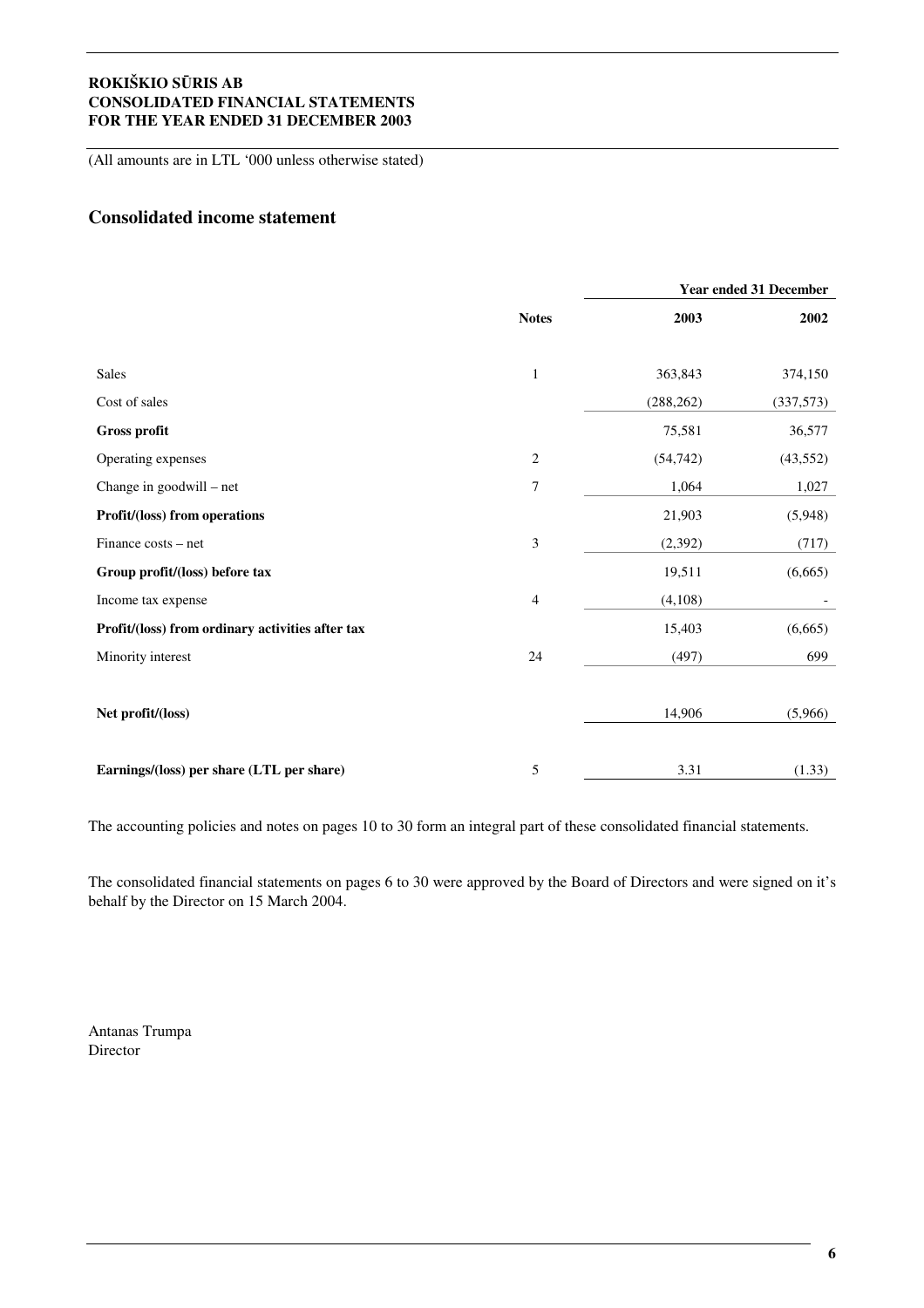(All amounts are in LTL '000 unless otherwise stated)

# **Consolidated balance sheet**

|                                               |              |         | As at 31 December |         |         |
|-----------------------------------------------|--------------|---------|-------------------|---------|---------|
|                                               | <b>Notes</b> | 2003    | 2003              | 2002    | 2002    |
| <b>ASSETS</b>                                 |              |         |                   |         |         |
| <b>Non-current assets</b>                     |              |         |                   |         |         |
| Property, plant and equipment                 | 6            | 140,115 |                   | 130,864 |         |
| Intangible assets (including goodwill)        | $\tau$       | (158)   |                   | (2,511) |         |
| Long-term receivables                         | $\,8$        | 17,285  |                   | 19,217  |         |
| Available-for-sale investments                | 9            | 56      |                   | 56      |         |
|                                               |              |         | 157,298           |         | 147,626 |
|                                               |              |         |                   |         |         |
| <b>Current assets</b>                         |              |         |                   |         |         |
| Inventories                                   | 10           | 77,028  |                   | 71,347  |         |
| Receivables, prepayments and deferred charges | 11           | 53,992  |                   | 55,884  |         |
| Available-for-sale investments                | 9            | 11,249  |                   | 7,995   |         |
| Cash and cash equivalents                     | 12           | 5,222   |                   | 3,392   |         |
|                                               |              |         | 147,491           |         | 138,618 |
| <b>Total assets</b>                           |              |         | 304,789           |         | 286,244 |
| <b>SHAREHOLDERS' EQUITY</b>                   |              |         |                   |         |         |
| Ordinary shares                               | 13           | 47,462  |                   | 47,462  |         |
| Share premium                                 |              | 41,473  |                   | 41,473  |         |
| Reserve for acquisition of treasury shares    | 14           | 10,000  |                   | 10,000  |         |
| Treasury shares                               | 15           | (6,224) |                   | (6,224) |         |
| Other reserves                                | 14           | 69,805  |                   | 69,805  |         |
| Retained earnings                             |              | 34,077  |                   | 19,171  |         |
| Total shareholders' equity                    |              |         | 196,593           |         | 181,687 |
|                                               |              |         |                   |         |         |
| <b>Minority interest</b>                      | 24           |         | 1,517             |         | 1,020   |
| <b>LIABILITIES</b>                            |              |         |                   |         |         |
| <b>Non-current liabilities</b>                |              |         |                   |         |         |
| <b>Borrowings</b>                             | 16           | 17,424  |                   | 16,223  |         |
| Deferred capital grant                        | 17           | 6,351   |                   |         |         |
|                                               |              |         | 23,775            |         | 16,223  |
| <b>Current liabilities</b>                    |              |         |                   |         |         |
| Current tax liabilities                       |              | 4,003   |                   |         |         |
| Borrowings                                    | 16           | 45,003  |                   | 54,454  |         |
| Trade and other payables                      | 18           | 33,898  |                   | 32,860  |         |
|                                               |              |         | 82,904            |         | 87,314  |
| <b>Total liabilities</b>                      |              |         | 106,679           |         | 103,537 |
| <b>Total equity and liabilities</b>           |              |         | 304,789           |         | 286,244 |
|                                               |              |         |                   |         |         |

The accounting policies and notes on pages 10 to 30 form an integral part of these consolidated financial statements.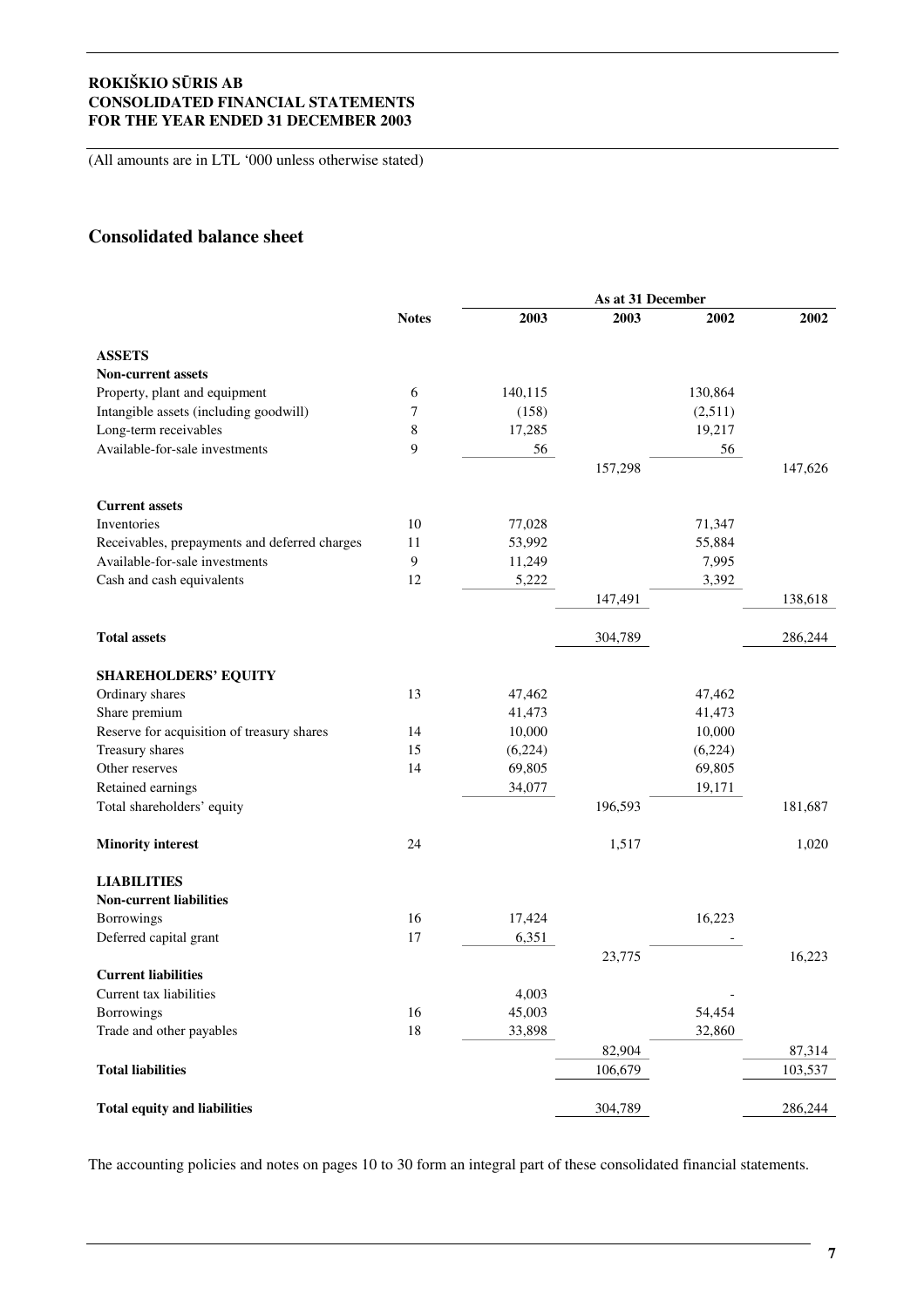(All amounts are in LTL '000 unless otherwise stated)

# **Consolidated statement of changes in shareholders' equity**

|                                                      | <b>Notes</b> | <b>Share</b><br>capital      | <b>Share</b><br>premium  | <b>Reserve for</b><br>acquisition of<br>treasury shares | <b>Treasury</b><br>shares | Other<br>reserves        | <b>Retained</b><br>earnings | <b>Total</b> |
|------------------------------------------------------|--------------|------------------------------|--------------------------|---------------------------------------------------------|---------------------------|--------------------------|-----------------------------|--------------|
| <b>Balance at 1 January 2002</b>                     |              | 47,462                       | 41,473                   | -                                                       | (5,730)                   | 69,805                   | 35,159                      | 188,169      |
| Purchase of treasury shares                          | 15           | $\qquad \qquad \blacksquare$ | $\overline{\phantom{a}}$ |                                                         | (957)                     |                          |                             | (957)        |
| Disposals of treasury shares                         | 15           | $\overline{\phantom{a}}$     | $\overline{\phantom{a}}$ | -                                                       | 463                       |                          | (22)                        | 441          |
| Transfer to reserves                                 |              |                              | $\overline{\phantom{a}}$ | 10,000                                                  |                           | $\overline{\phantom{a}}$ | (10,000)                    |              |
| Net loss                                             |              |                              | $\overline{\phantom{a}}$ |                                                         |                           | $\overline{\phantom{a}}$ | (5,966)                     | (5,966)      |
| <b>Balance at 31 December</b><br>2002/1 January 2003 |              | 47,462                       | 41,473                   | 10,000                                                  | (6,224)                   | 69,805                   | 19,171                      | 181,687      |
| Net profit                                           |              |                              | $\overline{\phantom{a}}$ |                                                         |                           | $\overline{\phantom{a}}$ | 14,906                      | 14,906       |
| <b>Balance at 31 December 2003</b>                   |              | 47,462                       | 41,473                   | 10,000                                                  | (6,224)                   | 69,805                   | 34,077                      | 196,593      |

The accounting policies and notes on pages 10 to 30 form an integral part of these consolidated financial statements.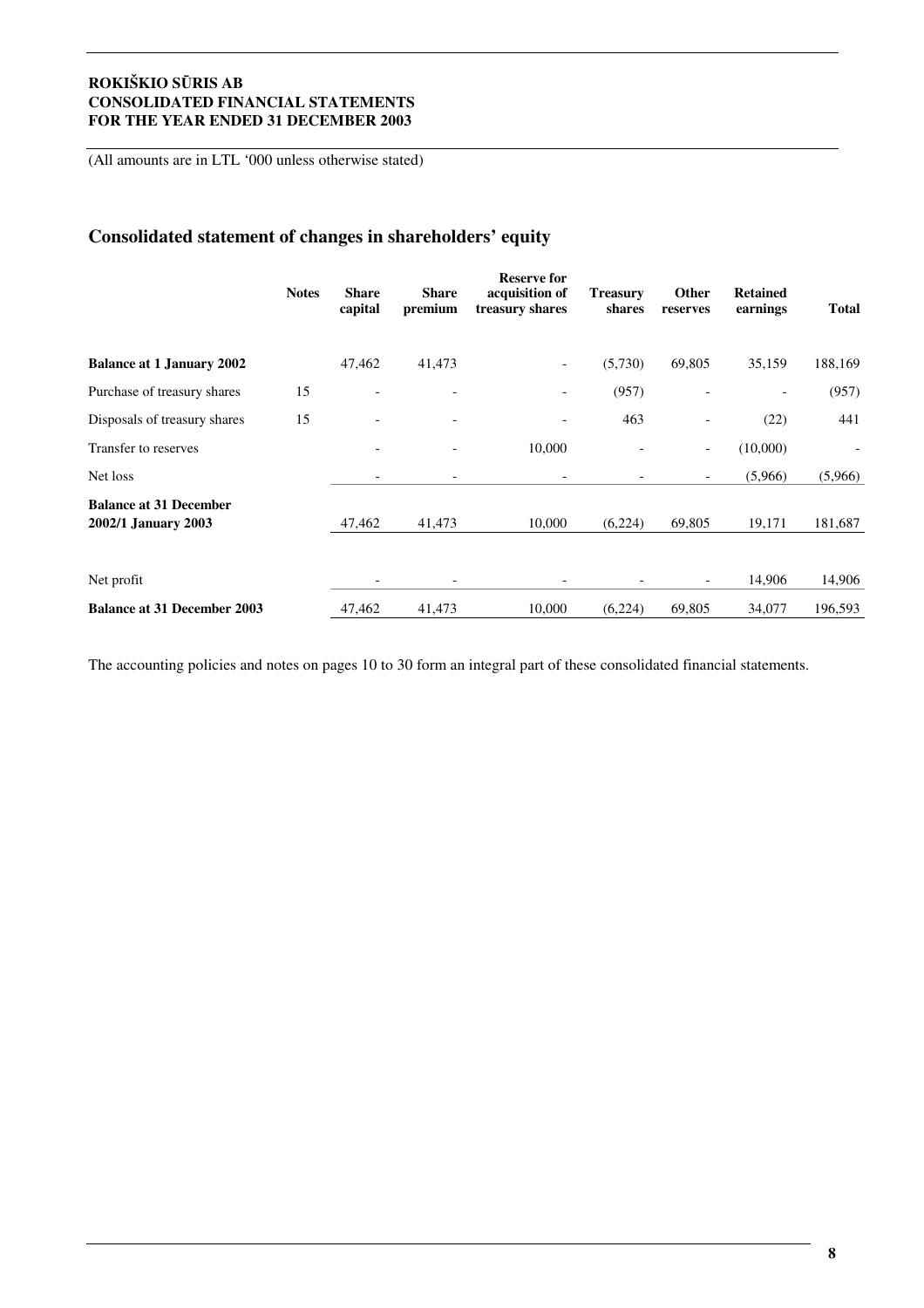(All amounts are in LTL '000 unless otherwise stated)

# **Consolidated cash flow statement**

|                                                      |              | <b>Year ended 31 December</b> |           |  |
|------------------------------------------------------|--------------|-------------------------------|-----------|--|
|                                                      | <b>Notes</b> | 2003                          | 2002      |  |
| <b>Cash flows from operating activities</b>          |              |                               |           |  |
| Cash generated from operations                       | 23           | 35,470                        | 2,747     |  |
| Interest paid                                        |              | (3, 468)                      | (4,046)   |  |
| Net cash from/(used in) operating activities         |              | 32,002                        | (1,299)   |  |
| <b>Cash flows from investing activities</b>          |              |                               |           |  |
| Acquisition of subsidiary                            | 19           | (101)                         | (49)      |  |
| Purchase of property, plant and equipment            | $\sqrt{6}$   | (27,740)                      | (19,215)  |  |
| Purchase of intangible assets                        | 7            | (357)                         | (504)     |  |
| Purchase of available-for-sale investments           |              |                               | (4,304)   |  |
| Loans granted to farmers and employees               |              | (798)                         | (1,460)   |  |
| Other loans granted                                  |              |                               | (2,979)   |  |
| Proceeds from sale of property, plant and equipment  |              | 618                           | 86        |  |
| Capital grants and compensation of interest          |              |                               |           |  |
| expense (grants) and received                        |              | 5,201                         |           |  |
| Loan repayments received from farmers and employees  |              | 315                           | 174       |  |
| Interest received                                    | 3            | 227                           | 274       |  |
| Net cash used in investing activities                |              | (22, 635)                     | (27, 977) |  |
| <b>Cash flows from financing activities</b>          |              |                               |           |  |
| Purchase of treasury shares                          |              |                               | (957)     |  |
| Proceeds from disposals of treasury shares           |              |                               | 441       |  |
| Proceeds from borrowings                             |              | 36,932                        | 35,680    |  |
| Repayments of borrowings                             |              | (43,716)                      | (6,688)   |  |
| Finance lease principal payments                     |              | (646)                         | (329)     |  |
| Net cash (used in)/from financing activities         |              | (7, 430)                      | 28,147    |  |
| Net increase/(decrease) in cash and cash equivalents |              | 1,937                         | (1,129)   |  |
| Cash and cash equivalents at beginning of the year   |              | 3,285                         | 4,414     |  |
| Cash and cash equivalents at end of the year         |              | 5,222                         | 3,285     |  |

The accounting policies and notes on pages 10 to 30 form an integral part of these consolidated financial statements.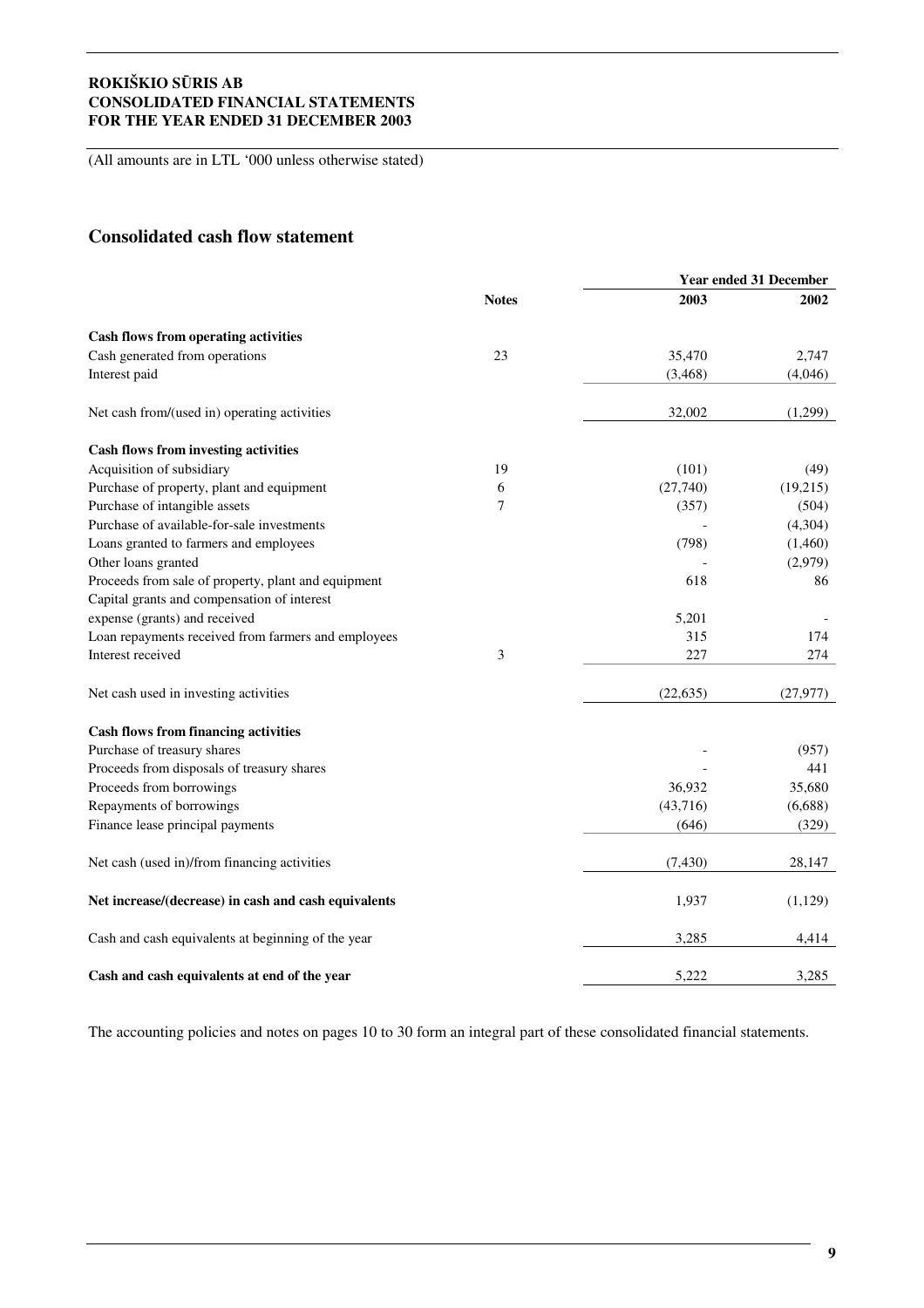## **General information**

Rokiškio Sūris AB (hereinafter "the Parent") is a public listed company incorporated in Rokiškis, 160 km North–West from Vilnius, the capital of Lithuania. The address of its registered office is as follows:

Pramonės 3, LT-42150 Rokiškis Lithuania

Shares of Rokiškio Sris AB are traded on the Official List of the National Stock Exchange.

The consolidated Group (hereinafter "the Group") consists of the Parent, Rokiškio Sūris AB, and its three branches (2002: four branches) and four subsidiary undertakings (2002: three subsidiary undertakings). The branches and subsidiaries included in the Group's consolidated financial statements are indicated below:

|                      | <b>Operating</b><br>as at 31 December |      |                       |       |       | Group's share $(\% )$ | as at 31 December |
|----------------------|---------------------------------------|------|-----------------------|-------|-------|-----------------------|-------------------|
| <b>Branches</b>      | 2003                                  | 2002 | <b>Subsidiaries</b>   | 2003  | 2002  |                       |                   |
|                      |                                       |      |                       |       |       |                       |                   |
| Ukmergės Pieninė     | Yes                                   | Yes  | Švenčionių Pieninė AB | 90.60 | 90.60 |                       |                   |
| <b>Utenos Pienas</b> | Yes                                   | Yes  | Varėnos Pieninė AB    | 49.94 | 49.94 |                       |                   |
| Eišiškių Pieninė     | Yes                                   | Yes  | Ignalinos Pieninė AB  | 49.91 | 49.91 |                       |                   |
| Zarasų Pieninė       | No                                    | Yes  | Kalora UAB            | 100.0 |       |                       |                   |

All the above-mentioned branches and subsidiary undertakings are incorporated in Lithuania.

In June 2003, the Parent closed off its branch Zarasu Pieninė. In August 2003, the Parent acquired 100.0 per cent in Kalora UAB.

The Group's main line of business is the production of cheese and a wide range of milk products. As at 31 December 2003, the Group employed 2,348 people (2002: 2,450 people).

# **Accounting policies**

The principal accounting policies adopted in the preparation of these consolidated financial statements are set out below:

#### **A Basis of preparation**

The consolidated financial statements have been prepared in accordance with International Financial Reporting Standards.

The preparation of financial statements in conformity with generally accepted accounting principles requires the use of estimates and assumptions that affect the reported amounts of assets and liabilities and disclosure of contingent assets and liabilities at the date of the financial statements and the reported amounts of revenues and expenses during the reporting period. Although these estimates are based on management's best knowledge of current event and actions, actual results ultimately may differ from those estimates.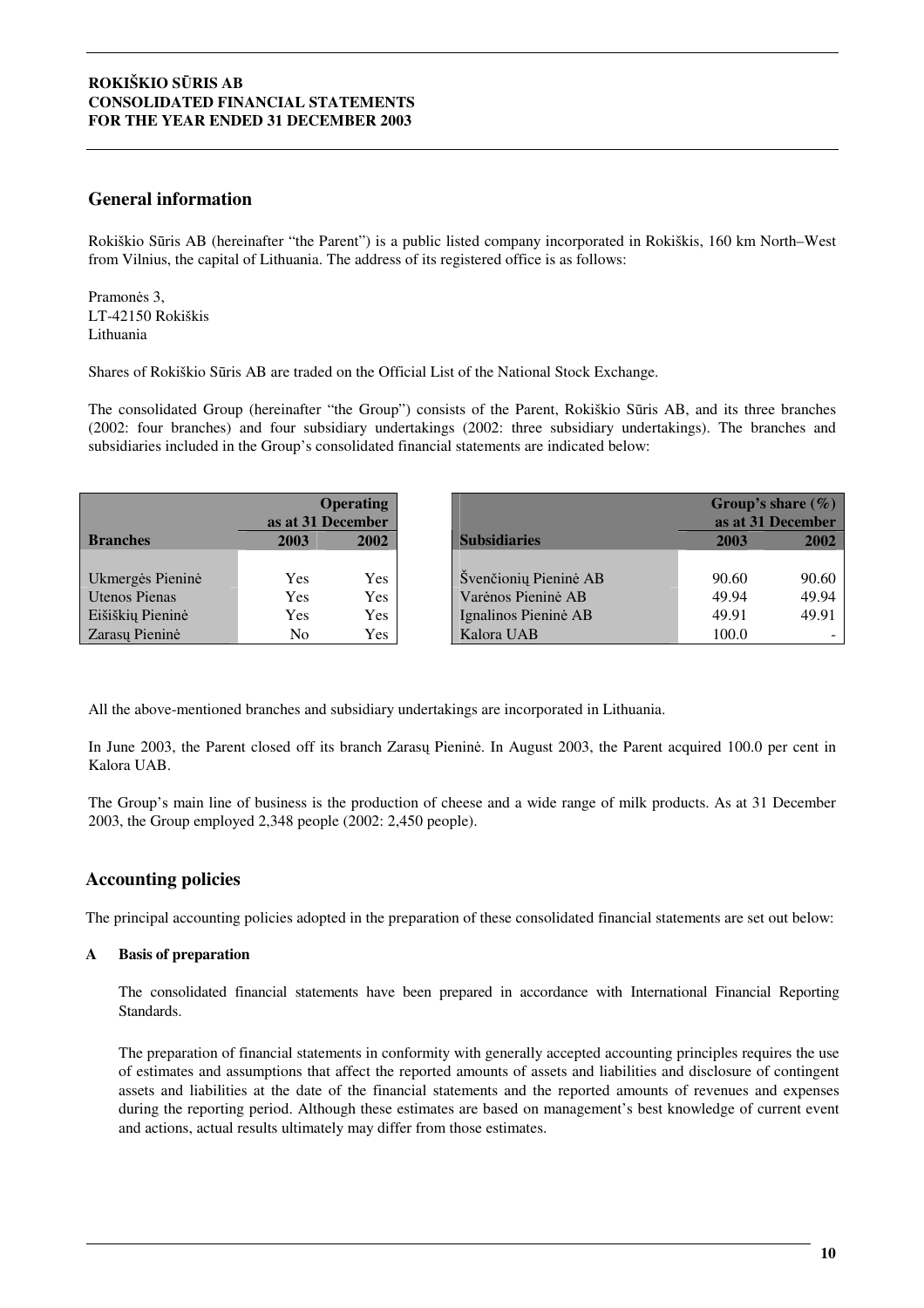#### **B Group accounting**

Subsidiary undertakings, which are those companies in which the Group has an interest of more than one half of the voting rights or otherwise has power to govern the financial and operating policies, are consolidated. Subsidiaries are consolidated from the date on which effective control is transferred to the Group and are no longer consolidated from the date that control ceases.

The purchase method of accounting is used to account for the acquisition of subsidiaries. The cost of an acquisition is measured as the fair value of the assets given up, shares issued or liabilities undertaken at the date of acquisition plus costs directly attributable to the acquisition. The excess of the cost of acquisition over the fair value of the net assets of the subsidiary acquired is recorded as goodwill. Any excess, as at the date of the exchange transaction, of the acquirer's interest in the fair values of the identifiable assets and liabilities acquired over the cost of the acquisition, is recognised as negative goodwill. See Accounting policy K for the accounting policy on goodwill.

All inter-company transactions, balances and unrealised gains on transactions between group companies are eliminated; unrealised losses are also eliminated unless cost cannot be recovered. Where necessary, accounting policies of subsidiaries have been changed to ensure consistency with the policies adopted by the Group.

#### **C Foreign currency translation**

#### *(1) Measurement currency*

The consolidated financial statements are presented in Lithuanian litas (LTL), which is the measurement currency of the Parent and its subsidiaries.

Until 1 February 2002, the litas was fixed to the US dollar at an exchange rate of LTL  $4 =$  USD 1. On 2 February 2002, the litas was repegged to the euro at an exchange rate of LTL 3.4528 = EUR 1.

As at 31 December 2003, LTL:USD exchange rate was LTL 2.7621 = USD 1 (2002: LTL 3.3114 = USD 1), and LTL:EUR exchange rate was LTL 3.4528 = EUR 1 (2002: LTL 3.4528 = EUR 1).

#### *(2) Transactions and balances*

Foreign currency transactions are translated into the measurement currency using the exchange rates prevailing at the dates of the transactions. Foreign exchange gains and losses resulting from the settlement of such transactions and from the translation of monetary assets and liabilities denominated in foreign currencies are recognised in the income statement. Balances denominated in foreign currencies are translated at year-end exchange rates.

#### **D Revenue recognition**

Sales revenue comprises the invoiced value for the sale of goods and services net of value-added tax and discounts, and after eliminating sales within the Group. Revenue from the sale of goods is recognised when significant risks and rewards of ownership of the goods are transferred to the buyer.

Interest income is recognised on a time proportion basis, taking into account the principal outstanding and the effective rate over the period to maturity, when it is determined that such income will accrue to the Group.

#### **E Dividends**

Dividends are recorded in the Group's financial statements in the period in which they are approved by the shareholders of the Group.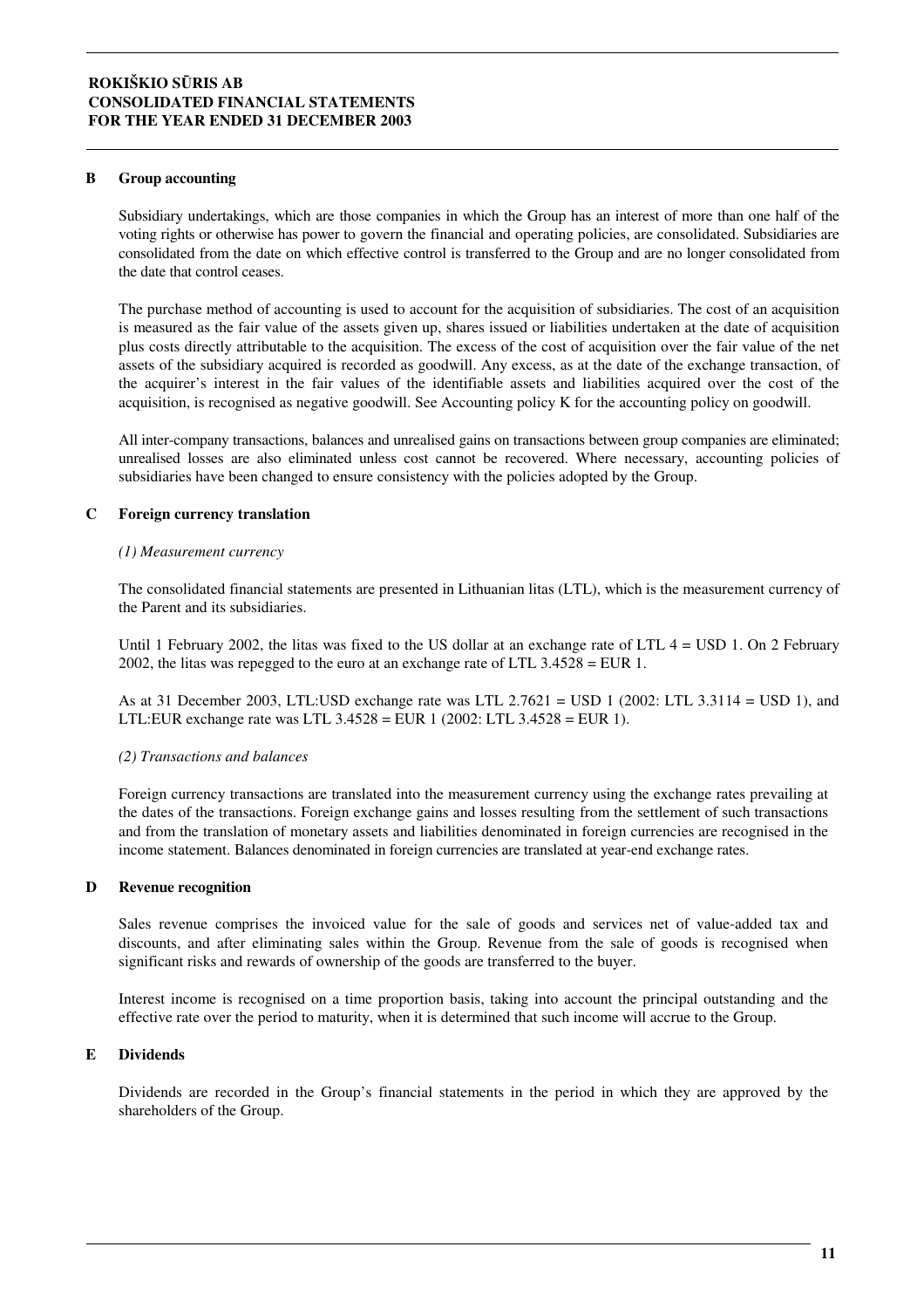#### **F Earnings per share**

Basic earnings per share is calculated by dividing the net profit (loss) attributable to shareholders by the weighted average number of ordinary shares in issue during the year, excluding ordinary shares purchased by the Group and held as treasury shares.

#### **G Segment reporting**

The Group is mainly operating in one business segment: manufacture of a cheese and a range of milk products, therefore no primary segment information is disclosed. Geographical segments provide products within a particular economic environment that is subject to risks and returns that are different from those of components operating in other economic environments.

#### **H Income tax**

Profit is taxable at a 15 per cent (2002: 15 per cent) set in accordance with Lithuanian regulatory legislation on taxation.

Expenses of income tax are calculated and accrued for in the consolidated financial statements on the basis of information available at the moment of the preparation of the consolidated financial statements, and estimates of income tax performed by the management in accordance with tax legislation of the Republic of Lithuania.

#### **I Property, plant and equipment**

Property, plant and equipment acquired on or after 1 January 1996 is stated at historical cost less accumulated depreciation. Property, plant and equipment acquired on or before 31 December 1995 is stated at historical cost less accumulated depreciation as adjusted for indexation using indexation rates set by the Lithuanian Government for the different asset categories (Accounting policy J).

Depreciation is calculated on the straight-line method to write off the cost of each asset, or its indexed amount, to their residual values over their estimated useful lives as follows:

| <b>Buildings</b>    | $30 - 80$ years |
|---------------------|-----------------|
| Plant & machinery   | 5 - 35 years    |
| Motor vehicles      | $3 - 5$ years   |
| Equipment and other | $3 - 8$ years   |

Where the carrying amount of an asset is greater than its estimated recoverable amount, it is written down immediately to its recoverable amount.

Interest costs on borrowings to finance the construction of property, plant and equipment are capitalised, during the period of time that is required to complete and prepare the asset for its intended use. Other borrowing costs are expensed when incurred.

Repairs and maintenance are charged to the income statement during the financial period in which they are incurred. The cost of major renovations is included in the carrying amount of the asset when it is probable that future economic benefits in excess of the originally assessed standard of performance of the existing asset will flow to the Group. Major renovations are depreciated over the remaining useful life of the related asset.

Construction in progress is transferred to appropriate groups of fixed assets when it is completed and ready for its intended use.

When property is retired or otherwise disposed, the cost and related depreciation are removed from the financial statements and any related gains or losses are determined by comparing proceeds with carrying amount and are included in operating profit.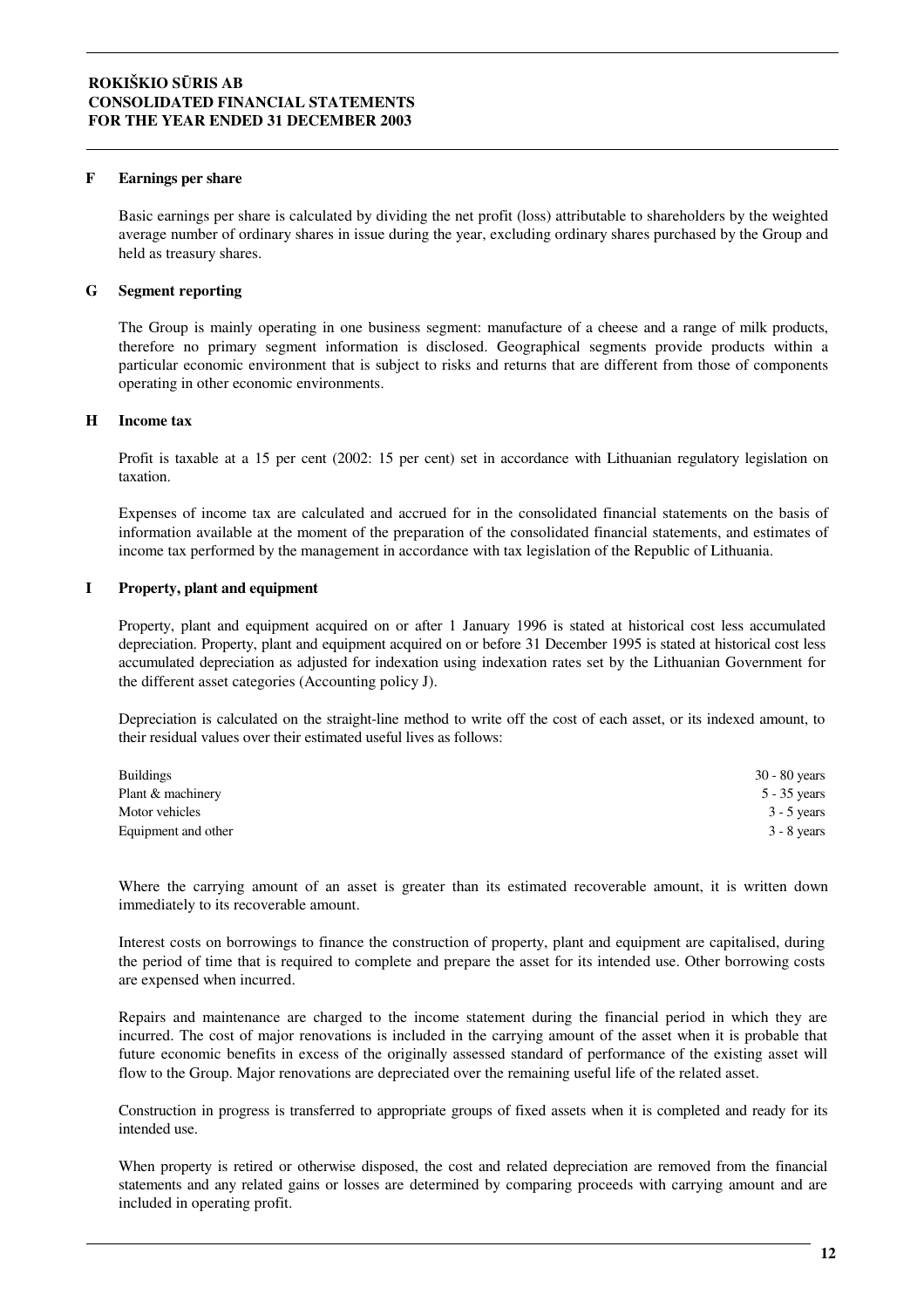#### **J Indexation**

Four indexations of property, plant and equipment were performed during the period between 1 January 1991 and 31 December 1995. Indexations were performed by indexing the cost and accumulated depreciation of property, plant and equipment applying indexation rates set by the Lithuanian Government for different asset categories. The indexed amounts have not been assessed by an independent, professionally qualified valuers, as required by International Accounting Standards. However, the Directors do not consider that the indexation of property, plant and equipment would mislead the users of these consolidated financial statements.

Indexation rates used for the four indexations were as follows (depending upon the date of acquisition and type of asset):

| Indexation effective 1 July 1991      | 2.2 times         |
|---------------------------------------|-------------------|
| Indexation effective 1 March 1992     | 2 - 5 times       |
| Indexation effective 1 April 1994     | 1.4 - 14 times    |
| Indexation effective 31 December 1995 | $1.6 - 1.7$ times |

#### **K Intangible assets**

#### *(1) Negative goodwill*

Negative goodwill represents the excess of the fair value of the Group's share of the net assets acquired over the cost of acquisition. Negative goodwill on acquisitions of subsidiaries is included in intangible assets. Negative goodwill is recognised as income on a systematic basis over the remaining weighted average useful life of the identifiable acquired depreciable/amortisable assets.

#### *(2) Other intangible assets*

Intangible assets expected to provide economic benefit to the Group in future periods are valued at acquisition cost less subsequent amortisation. Amortisation is calculated on the straight-line method over 1-5 years.

#### **L Impairment of long lived assets**

Property, plant and equipment and other non-current assets, including goodwill and intangible assets are reviewed for impairment losses whenever events or changes in circumstances indicate that the carrying amount may not be recoverable. An impairment loss is recognised for the amount by which the carrying amount of the asset exceeds its recoverable amount which is the higher of an asset's net selling price or value in use. For the purposes of assessing impairment, assets are grouped at the lowest level for which there are separately identifiable cash flows.

#### **M Investments**

Investments intended to be held for an indefinite period of time, which may be sold in response to needs for liquidity or changes in interest rates, are classified as available-for-sale; these are included in non-current assets unless the Directors have the express intention of holding the investment for less than 12 months from the balance sheet date or unless they will need to be sold to raise operating capital, in which case they are included in current assets.

All purchases and sales of investments are recognised on the trade date, which is the date that the Group commits to purchase or sell the asset. Cost of purchase includes transaction costs. Available-for-sale investments subsequently are carried at fair value. In assessing the fair value, the Group uses a variety of methods and makes assumptions that are based on market conditions existing at each balance sheet date. When securities classified as available-for-sale are sold or impaired, the accumulated fair value adjustments are included in the income statement as gains and losses from investment securities.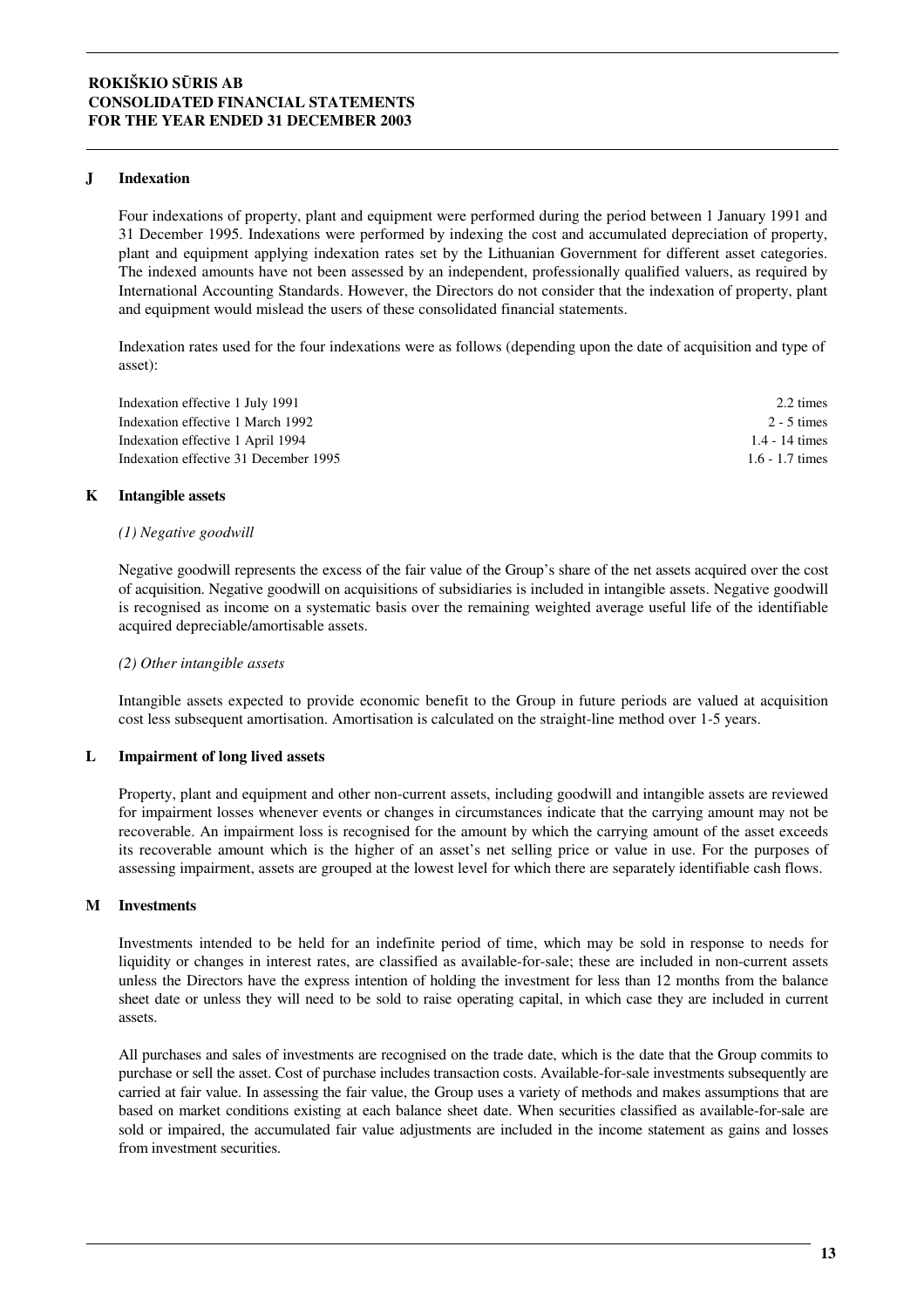#### **N Leases where the Group is the lessee**

Leases of property, plant and equipment where the Group has substantially all the risks and rewards of ownership are classified as finance leases. Finance leases are capitalised at the inception of the lease at the estimated present value of the underlying lease payments. Each lease payment is allocated between the liability and finance charges so as to achieve a constant rate on the finance balance outstanding. The corresponding rental obligations, net of finance charges, are included in current and non-current borrowings. The interest element of the finance cost is charged to the income statement over the lease period so as to produce a constant periodic rate of interest on the remaining balance of the liability for each period. The property, plant and equipment acquired under finance leasing contracts are depreciated over the useful life of the asset.

#### **O Inventories**

Inventories are stated at the lower of cost or net realisable value. Cost is determined by the first-in, first-out (FIFO) method. The cost of finished goods and work in progress comprises raw materials, direct labour, other direct costs and related production overheads, but excludes borrowing costs. Net realisable value is the estimated selling price in the ordinary course of business, less the costs of completion and selling expenses.

#### **P Trade and other receivables**

Long-term receivables are carried at amortised cost. Current receivables are carried at original invoice amount less provision made for impairment of these receivables. A provision for impairment of trade receivables is established when there is an objective evidence that the Group will not be able to collect all amounts due according to the original terms of receivables. The amount of the provision is the difference between the carrying amount and the recoverable amount, being the present value of expected cash flows. Bad debts are written off during the year in which they are identified as irrecoverable.

#### **R Cash and cash equivalents**

Cash and cash equivalents are carried at nominal value. For the purposes of the cash flow statement, cash and cash equivalents comprise cash on hand and at bank, deposits held at call with banks, and bank overdrafts. Bank overdrafts are included within borrowings in current liabilities on the balance sheet.

#### **S Share capital**

Ordinary shares are stated at their par value. Consideration received for the shares sold in excess over their par value is shown as share premium. Incremental external costs directly attributable to the issue of new shares are accounted for as a deduction from share premium.

Where the Parent or its subsidiaries purchases the Parent's equity share capital, the consideration paid including any attributable incremental external costs is deducted from shareholders' equity as treasury shares until they are sold, reissued, or cancelled. No gain or loss is recognised in the income statement on the sale, issuance, or cancellation of treasury shares. Where such shares are subsequently sold or reissued, any consideration received is presented in the consolidated financial statements as a change in shareholders' equity.

#### **T Borrowings**

Borrowings are recognised initially at the proceeds received, net of transaction costs incurred. Subsequently borrowings are stated at amortised cost and any difference between net proceeds and the redemption value is either recognised in the income statement or capitalised to property, plant and equipment (Accounting policy I) over the period of the borrowings using the effective yield method.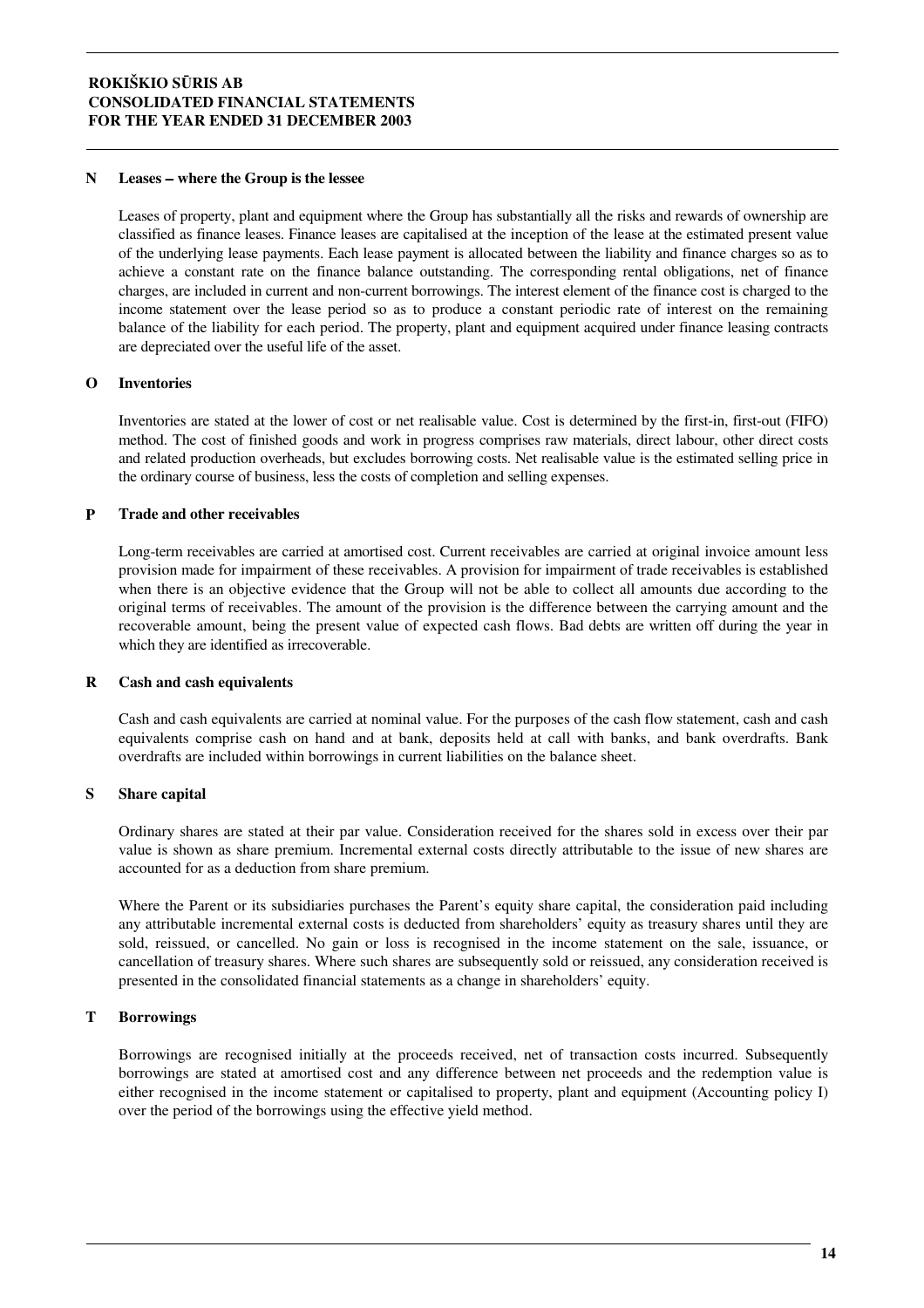#### **U Deferred income taxes**

Deferred income tax is provided in full, using the liability method, on temporary differences arising between the tax bases of assets and liabilities and their carrying amounts in the financial statements. Currently enacted tax rates are used in the determination of deferred income tax.

Deferred tax assets are recognised to the extent that it is probable that future taxable profit will be available against which the temporary differences can be utilised.

Deferred tax assets and liabilities are offset only where International Accounting Standard No. 12 allows this treatment.

#### **W Grants**

Grants are recognised at their fair value where there is a reasonable assurance that the grant will be received and the Group will comply with all attached conditions.

Government grants received to maintain the milk purchase prices set by the Government are recognised as a deduction from cost of milk purchased.

Grants received to compensate borrowing costs incurred are recognised as financial activity income over the period necessary to match them with the borrowing costs they are intended to compensate.

Grants received to finance acquisition of property, plant and equipment are included in non-current deferred income and are credited to the cost of sales on a straight-line basis over the expected useful lives of the related assets.

#### **Z Provisions**

Provisions are recognised when the Group has a present legal or constructive obligation as a result of past events, and it is probable that an outflow of resources will be required to settle the obligation, and a reliable estimate of the amount can be made.

#### **X Comparatives**

Where necessary, comparative figures have been reclassified to conform with changes in presentation in the current year.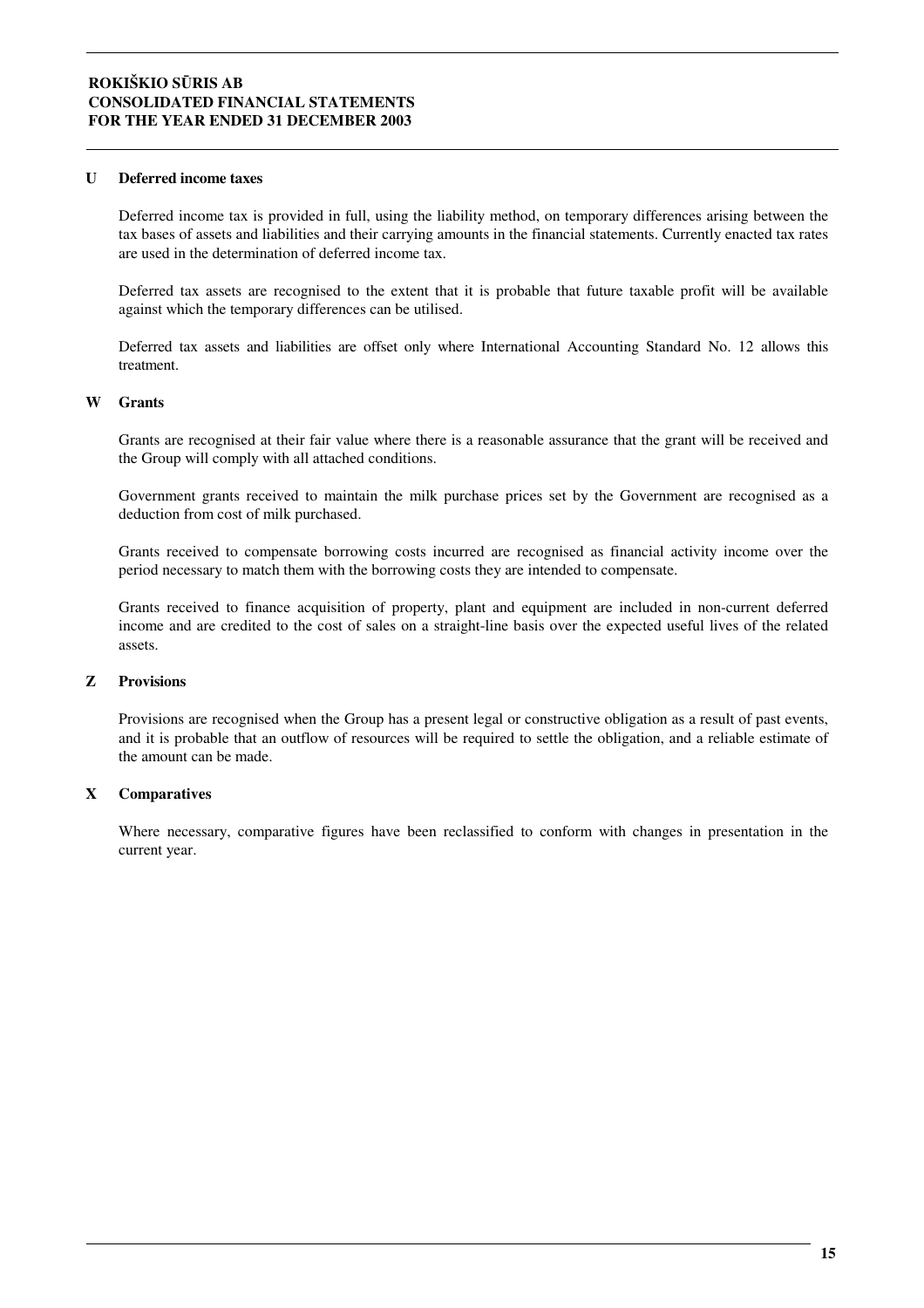#### **Financial risk management**

#### *Financial risk factors*

The Group's activities expose it to a variety of financial risks, including the effects of changes in debt and equity market prices, foreign currency exchange rates and interest rates. The Group's overall risk management programme focuses on the unpredictability of financial markets and seeks to minimise potential adverse effects of the financial performance of the Group. The Group uses derivative financial instruments such as foreign exchange contracts to limit certain exposures.

#### Foreign exchange risk

The Group is exposed to foreign exchange risk arising from various currency exposures primarily with respect to sales denominated in US dollars (USD). The Group uses forward currency contracts and currency borrowings to hedge it's exposure to foreign currency risk in connection with the measurement currency.

In 2003, the Group renewed the major contracts, which were denominated in USD. The newly concluded contracts are denominated in euros.

#### Credit risk

The Group has no significant concentrations of credit risk. The Group has policies in place to ensure that sales of products are made to customers with an appropriate credit history.

#### Liquidity risk

To maintain sufficient cash and monitor liquidity risk the Group performs weekly, monthly and annual cash flow forecasts.

#### Interest rate risk

The Group's income and operating cash flows are substantially independent of changes in market interest rates. The Group has no significant interest-bearing assets. The Group's policy is to maintain a diversified debt portfolio. Split between fixed and floating interest rate depends on the actual situation in the market.

#### Fair value estimation

The face values less any estimated credit adjustments for financial assets and liabilities are assumed to approximate their fair values.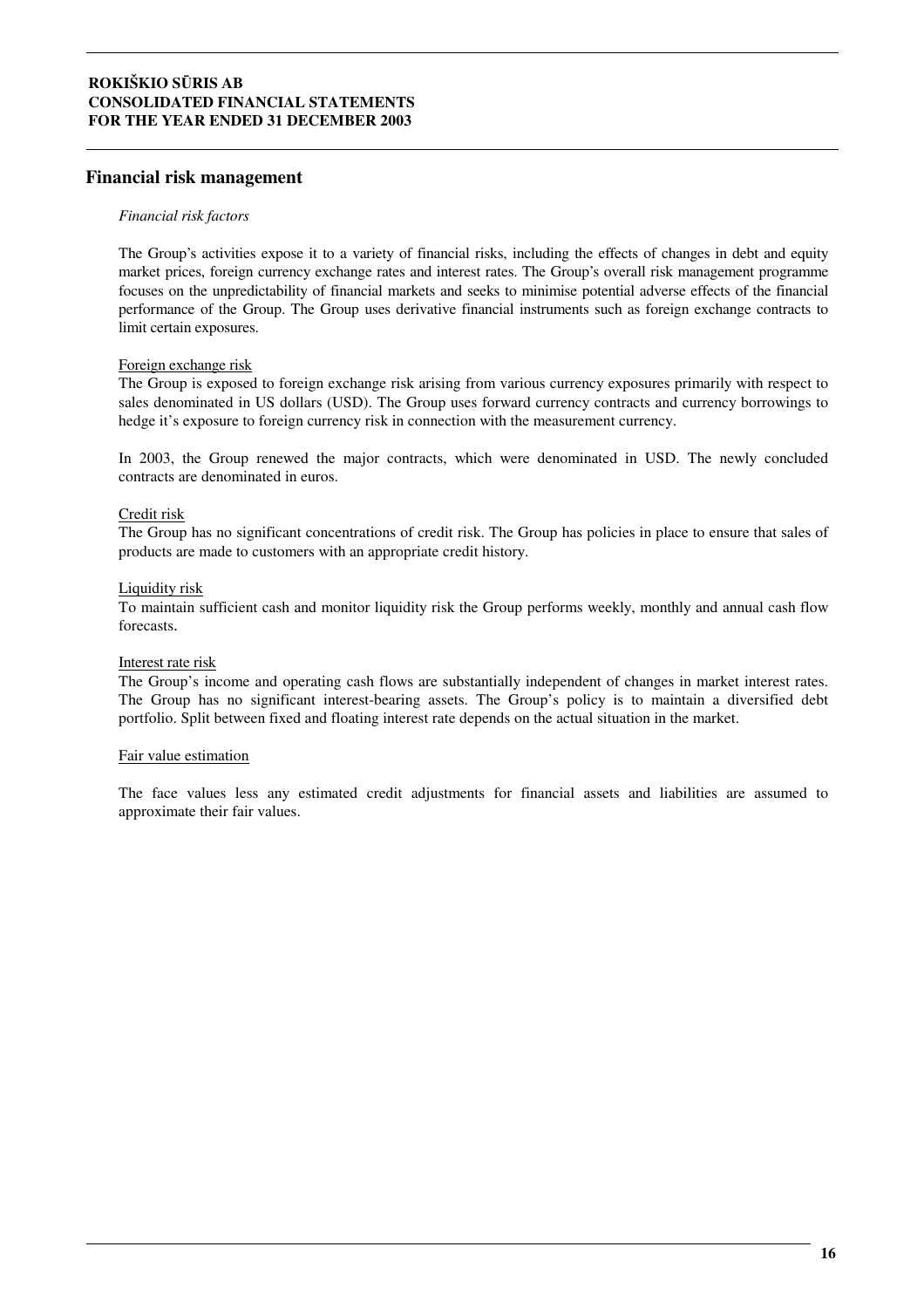(All amounts are in LTL '000 unless otherwise stated)

# **Notes to the consolidated financial statements**

#### **1 Segment information**

#### **Primary reporting format – business segments**

The Group's only business segment is the manufacture of a cheese and a range of milk products.

#### **Secondary reporting format – geographical segments**

All the Group's assets are located in Lithuania. The Group's sales by markets can be analysed as follows:

|             |         | <b>Sales</b> |         | <b>Total assets</b> |        | Capital expenditure |  |
|-------------|---------|--------------|---------|---------------------|--------|---------------------|--|
|             | 2003    | 2002         | 2003    | 2002                | 2003   | 2002                |  |
| Lithuania   | 182,136 | 151,224      | 304,789 | 286,244             | 28,312 | 20,202              |  |
| USA         | 59,130  | 108,425      |         |                     |        |                     |  |
| Netherlands | 36,003  | 50,944       |         |                     |        |                     |  |
| Russia      | 24,103  | 17,703       |         |                     |        |                     |  |
| Poland      | 18,380  | 4,432        |         |                     |        |                     |  |
| Germany     | 12,034  | 4,328        |         |                     |        |                     |  |
| Denmark     | 11,137  |              |         |                     |        |                     |  |
| Latvia      | 4,145   | 498          |         |                     |        |                     |  |
| Canada      | 3,519   | 10,798       |         |                     |        |                     |  |
| France      | 2,742   | 343          |         |                     |        |                     |  |
| Japan       | 1,817   | 1,928        |         |                     |        |                     |  |
| Cyprus      |         | 6,864        |         |                     |        |                     |  |
| Uzbekistan  |         | 4,111        |         |                     |        |                     |  |
| Other       | 8,697   | 12,552       |         |                     |        |                     |  |
|             | 363,843 | 374,150      | 304,789 | 286,244             | 28,312 | 20,202              |  |

#### **2 Operating expenses**

|                                                                          | 2003   | 2002   |
|--------------------------------------------------------------------------|--------|--------|
| Employee compensation costs                                              | 14,956 | 12,852 |
| Transportation services                                                  | 4,286  | 3,636  |
| Compensation for the marketing assistance received (Note 21)             | 3,536  | 4,296  |
| <b>Mediation</b> services                                                | 3,519  | 2,044  |
| Accrued bonuses and one-off payments                                     | 2,914  | 2,072  |
| Provisions for impairment and write-offs of loans granted to farmers     | 2,814  | 438    |
| Promotions                                                               | 2,475  | 2,001  |
| Taxes                                                                    | 2,157  | 2,358  |
| Depreciation of property, plant and equipment                            | 2,096  | 2,623  |
| Provision for and write-offs of slow moving and obsolete inventory       | 1,997  | 1,755  |
| Provisions for impairment and write-offs of doubtful and bad receivables | 1,646  | 586    |
| Warehousing services                                                     | 1,111  | 285    |
| Telecommunications                                                       | 957    | 1,197  |
| Business trips                                                           | 872    | 640    |
| Repair and maintenance                                                   | 725    | 1,443  |
| <b>Bank</b> charges                                                      | 411    | 434    |
| Other external charges                                                   | 8,270  | 4,892  |
|                                                                          | 54,742 | 43,552 |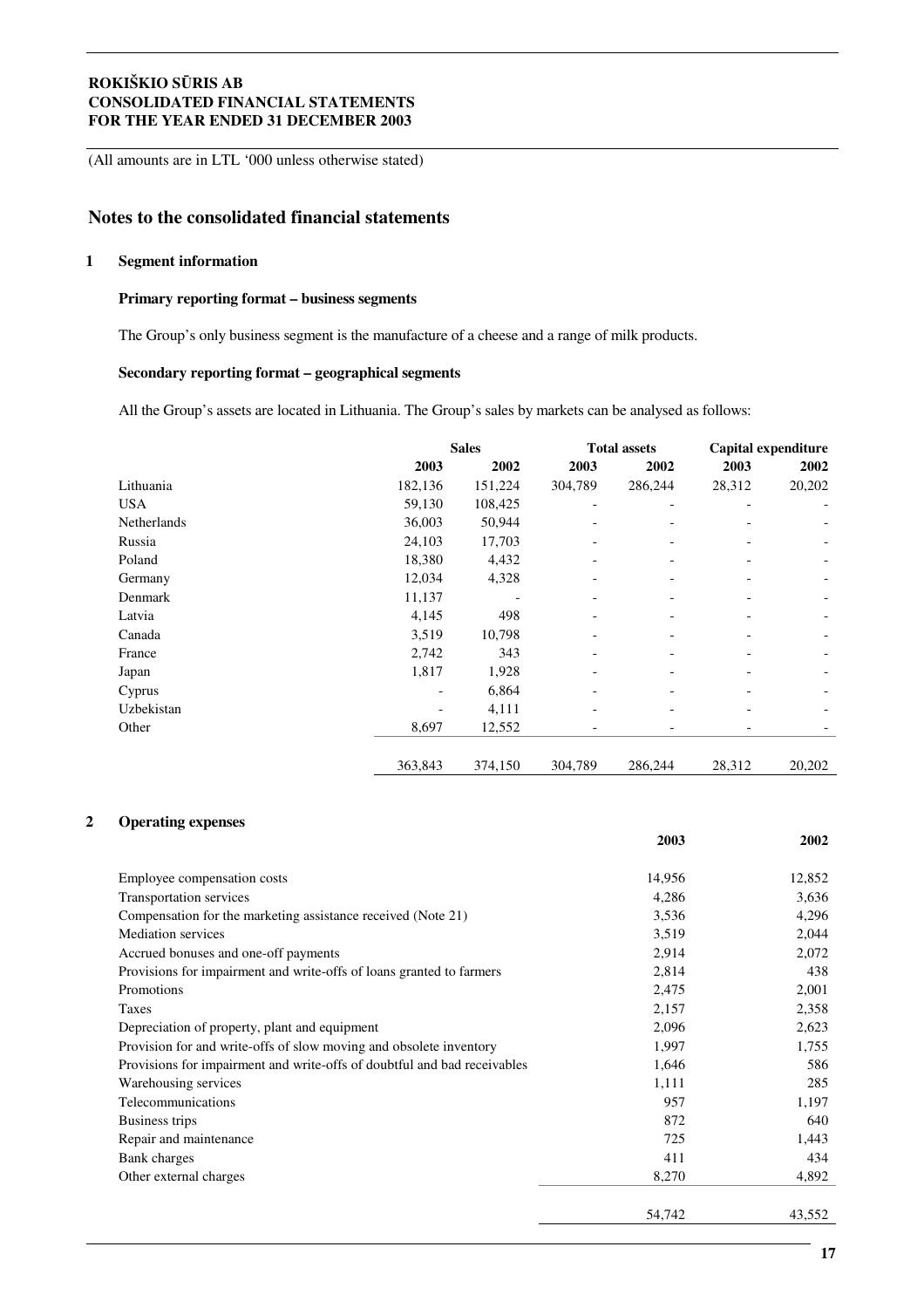(All amounts are in LTL '000 unless otherwise stated)

#### **3 Finance costs net**

|                                            | 2003    | 2002    |
|--------------------------------------------|---------|---------|
| Interest expense:                          |         |         |
| - bank borrowings                          | (3,165) | (3,933) |
| $-$ finance leases                         | (88)    | (113)   |
|                                            | (3,253) | (4,046) |
| Loss from derivative financial instruments | (2)     |         |
| Interest income                            | 227     | 274     |
| Compensation of interest expense (grants)  | 596     | 130     |
| Net foreign exchange transaction gain      | 40      | 2,925   |
|                                            |         |         |
|                                            | (2,392) | (717)   |

#### **4 Income tax expense**

| Current tax<br>Correction of income tax for prior year<br>Deferred tax (Note 22) | 4,003<br>105<br>$\overline{\phantom{0}}$ | -<br>$\overline{\phantom{0}}$ |
|----------------------------------------------------------------------------------|------------------------------------------|-------------------------------|
|                                                                                  | 4.108                                    | -                             |

The tax on the Group's profit before tax differs from the theoretical amount that would arise using the basic tax rate as follows:

|                                                                  | 2003   | 2002    |
|------------------------------------------------------------------|--------|---------|
| Profit/(loss) before tax and minority interest                   | 19,511 | (6,665) |
| Tax calculated at a tax rate of 15 per cent (2002: 7.5 per cent) | 2,927  | (500)   |
| Effect of different tax rates applied for subsidiaries           |        | (491)   |
| Tax non-deductible expenses                                      | 1,819  | 79      |
| Tax-deductible expenses                                          | (437)  | (8)     |
| Income not subject to tax                                        | (428)  | (374)   |
| Utilisation of previously unrecognised tax losses                | (101)  |         |
| Adjustment of previous year income tax                           | 105    |         |
| Tax charge/(credit) before allowance                             | 3,885  | (1,294) |
| Allowance for deferred profit tax assets (Note 22)               | 223    | 1,294   |
| Tax charge                                                       | 4,108  |         |

#### **5 Earnings per share**

|                                                                                                                   | 2003            | 2002             |
|-------------------------------------------------------------------------------------------------------------------|-----------------|------------------|
| Net profit/(loss) attributable to shareholders<br>Weighted average number of ordinary shares in issue (thousands) | 14.906<br>4.497 | (5,966)<br>4,489 |
| Basic earnings/(loss) per share (LTL per share)                                                                   | 3.31            | (1.33)           |

The Group has no dilutive potential ordinary shares and therefore the diluted earnings per share are the same as basic earnings per share.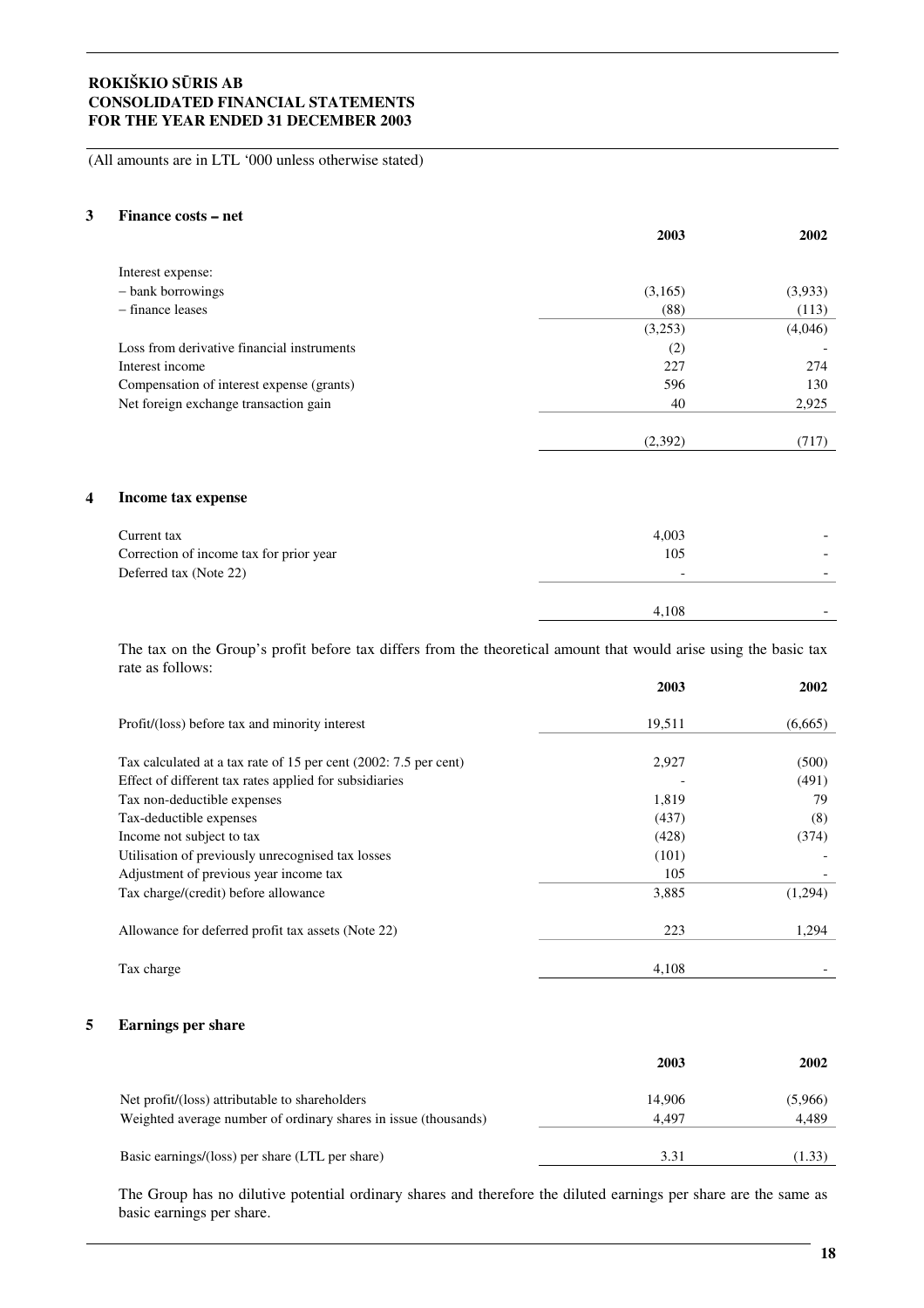(All amounts are in LTL '000 unless otherwise stated)

### **6 Property, plant and equipment**

|                                         |                  |           | Vehicles,   |                          |              |
|-----------------------------------------|------------------|-----------|-------------|--------------------------|--------------|
|                                         |                  | Plant &   | equipment & | <b>Construction</b>      |              |
|                                         | <b>Buildings</b> | machinery | other       | in progress              | <b>Total</b> |
| At 31 December 2001                     |                  |           |             |                          |              |
| Cost or indexation                      | 45,625           | 88,179    | 44,524      | 18,961                   | 197,289      |
| Accumulated depreciation                | 9,685            | 39,807    | 23,361      |                          | 72,853       |
| Net book amount                         | 35,940           | 48,372    | 21,163      | 18,961                   | 124,436      |
| <b>Year ended 31 December 2002</b>      |                  |           |             |                          |              |
| Opening net book amount                 | 35,940           | 48,372    | 21,163      | 18,961                   | 124,436      |
| Additions                               | 136              | 2,152     | 9,283       | 8,127                    | 19,698       |
| Disposals                               | (91)             | (7)       | (72)        | (8)                      | (178)        |
| Write-offs                              | (4)              | (158)     | (232)       | (3)                      | (397)        |
| Transfers from CIP                      | 1,380            | 11,265    | 4,425       | (17,070)                 |              |
| Reclassification                        | 37               | 3,847     | (3,884)     |                          |              |
| Reclassification to current assets, net |                  |           | (15)        |                          | (15)         |
| Depreciation charge                     | (879)            | (7,231)   | (4,570)     |                          | (12,680)     |
|                                         |                  |           |             |                          |              |
| Closing net book amount                 | 36,519           | 58,240    | 26,098      | 10,007                   | 130,864      |
| At 31 December 2002                     |                  |           |             |                          |              |
| Cost or indexation                      | 46,929           | 104,270   | 53,422      | 10,007                   | 214,628      |
| Accumulated depreciation                | 10,410           | 46,030    | 27,324      |                          | 83,764       |
|                                         |                  |           |             |                          |              |
| Net book amount                         | 36,519           | 58,240    | 26,098      | 10,007                   | 130,864      |
| Year ended 31 December 2003             |                  |           |             |                          |              |
| Opening net book amount                 | 36,519           | 58,240    | 26,098      | 10,007                   | 130,864      |
| <b>Additions</b>                        | 711              | 11,983    | 7,972       | 7,289                    | 27,955       |
| Acquisition of subsidiaries (Note 19)   | 56               |           | 53          |                          | 109          |
| Disposals                               | (1,655)          | (365)     | (151)       | (1)                      | (2,172)      |
| Write-offs                              |                  | (177)     | (568)       |                          | (745)        |
| Transfers from CIP                      | 4.842            | 1,417     | 696         | (6,955)                  |              |
| Reclassification                        | 14               | 1,374     | (1,458)     | 70                       |              |
| Reclassification to intangible assets   | $\overline{a}$   |           | (131)       | (854)                    | (985)        |
| Depreciation charge                     | (945)            | (8,353)   | (5,613)     | $\overline{\phantom{a}}$ | (14, 911)    |
|                                         |                  |           |             |                          |              |
| Closing net book amount                 | 39,542           | 64,119    | 26,898      | 9,556                    | 140,115      |
| At 31 December 2003                     |                  |           |             |                          |              |
| Cost or indexation                      | 50,030           | 116,789   | 56,125      | 9,556                    | 232,500      |
| Accumulated depreciation                | (10, 488)        | (52,670)  | (29, 227)   |                          | (92, 385)    |
|                                         |                  |           |             |                          |              |
| Net book amount                         | 39,542           | 64,119    | 26,898      | 9,556                    | 140,115      |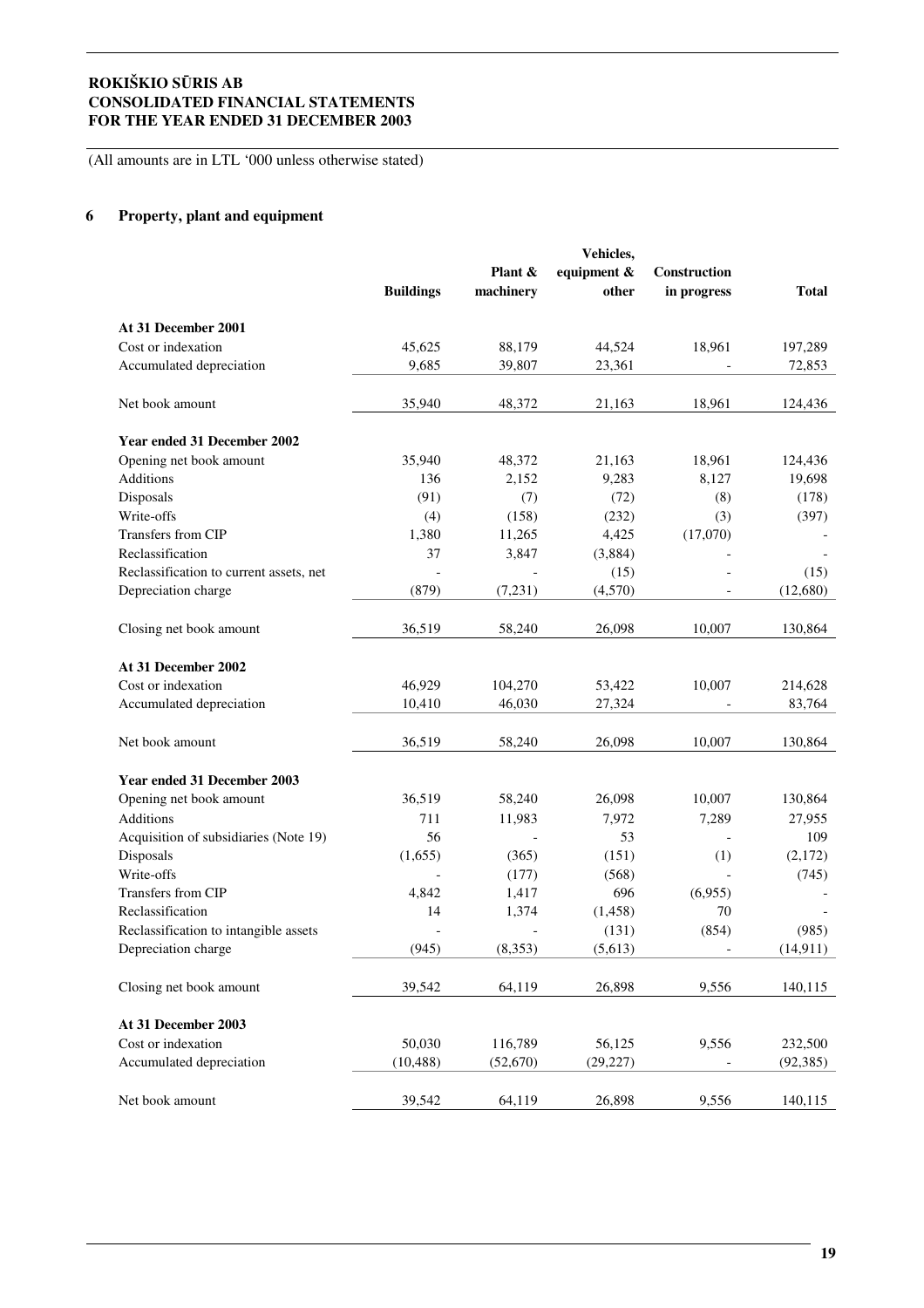(All amounts are in LTL '000 unless otherwise stated)

#### **6 Property, plant and equipment (continued)**

Leased assets included on page 19, where the Group is a lessee under a finance leases comprise certain equipment: **2003 2002**

|                                   | $\triangle$ vv $\cup$ | 4004  |
|-----------------------------------|-----------------------|-------|
| Cost - capitalised finance leases | 1.400                 | 1,883 |
| Accumulated depreciation          | (311)                 | (201) |
| Net book amount                   | 1.089                 | .682  |

Certain property, plant and equipment with a carrying value of LTL 81,741 thousand (2002: LTL 75,398 thousand) have been pledged as security for bank borrowings.

Borrowing costs amounting to LTL 215 thousand (2002: LTL 903 thousand), arising on financing specifically entered into for the construction of certain property, plant and equipment were capitalised during the year and are included in additions in the table above. A capitalisation rate of 3.68 per cent (2002: 5.94 per cent) was used representing the actual borrowing costs of the loans used to finance the construction.

Depreciation expenses of property, plant and equipment are included within operating expenses and cost of sales lines of the income statement, and within work in progress and finished goods lines of the balance sheet.

#### **7 Intangible assets (including goodwill)**

|                                                     | <b>Negative</b> | Software & | <b>Total</b> |
|-----------------------------------------------------|-----------------|------------|--------------|
|                                                     | goodwill        | other      |              |
| <b>Year ended 31 December 2002</b>                  |                 |            |              |
| Opening net book amount                             | (3,362)         | 23         | (3,339)      |
| <b>Additions</b>                                    |                 | 504        | 504          |
| Acquisition of subsidiary                           | (668)           |            | (668)        |
| Release/(amortisation charge)                       | 1,027           | (35)       | 992          |
| Closing net book amount                             | (3,003)         | 492        | (2,511)      |
| At 31 December 2002                                 |                 |            |              |
| Cost                                                | (4, 846)        | 694        | (4,152)      |
| Accumulated (releases)/amortisation                 | 1,843           | (202)      | 1,641        |
| Net book amount                                     | (3,003)         | 492        | (2,511)      |
| <b>Year ended 31 December 2003</b>                  |                 |            |              |
| Opening net book amount                             | (3,003)         | 492        | (2,511)      |
| Additions                                           |                 | 357        | 357          |
| Reclassification from property, plant and equipment |                 | 985        | 985          |
| Release/(amortisation charge)                       | 1,064           | (53)       | 1,011        |
| Closing net book amount                             | (1,939)         | 1,781      | (158)        |
| At 31 December 2003                                 |                 |            |              |
| Cost                                                | (4,846)         | 2,016      | (2,830)      |
| Release/(accumulated amortisation)                  | 2,907           | (235)      | 2,672        |
| Net book amount                                     | (1,939)         | 1,781      | (158)        |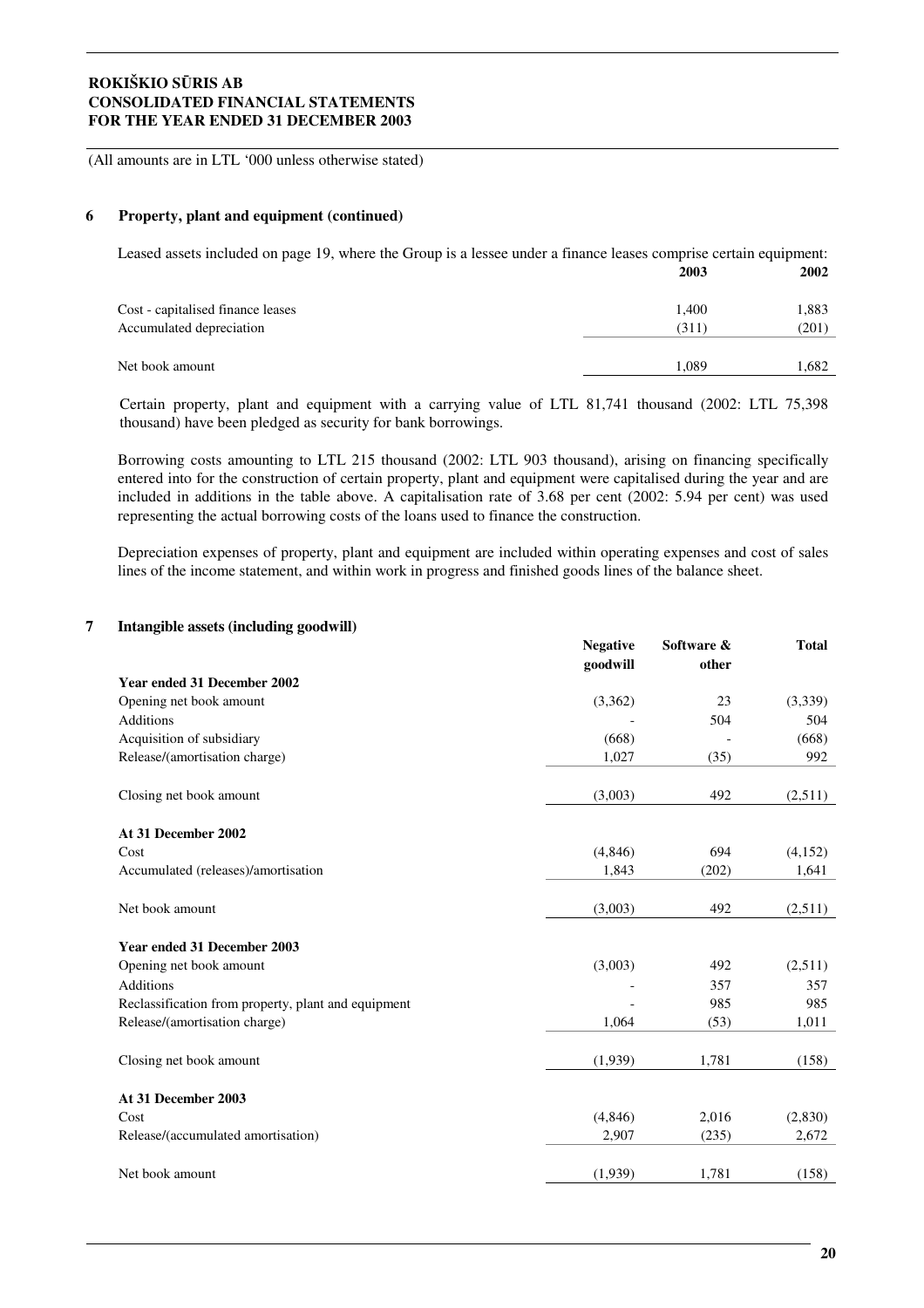(All amounts are in LTL '000 unless otherwise stated)

#### **7 Intangible assets (including goodwill) (continued)**

Amortisation expenses of software and other intangible assets are included within operating expenses line of the income statement.

#### **8 Long-term receivables**

|                              | 2003   | 2002   |
|------------------------------|--------|--------|
| Long-term loans to farmers   | 16,213 | 18,296 |
| Long-term loans to employees | 1,072  | 921    |
|                              | 17,285 | 19,217 |

Long-term receivables are stated net of provision for doubtful debts amounting to LTL 4,239 thousand (2002: LTL 1,473 thousand). The current portion of long-term receivables is shown in Note 11.

Loans to farmers were granted with repayment terms ranging from 1 to 15 years. The annual interest rate ranges from 1 to 10 per cent.

Long-term loans to employees were granted with repayment terms ranging from 5 to 25 years. The loans are interest free.

Within loans granted to farmers are non-interest bearing loans totalling LTL 2,029 thousand (2002: LTL 2,886 thousand) granted to the farmers of bankrupted dairies, which have no scheduled terms of repayment.

Included within loans to employees and farmers is a certain amount of loans granted to Directors and Board member of the Group (Note 25).

In the opinion of the Parent's management, the carrying amounts of long-term receivables approximate their fair value.

#### **9 Available-for-sale investments**

|                      | 2003   | 2002  |
|----------------------|--------|-------|
| At beginning of year | 8,051  | 3,736 |
| Additions            | 3,254  | 4,315 |
| At end of year       | 11,305 | 8,051 |
| Non-current          | 56     | 56    |
| Current              | 11,249 | 7,995 |
|                      |        |       |
|                      | 11,305 | 8,051 |

In May 2003, the Parent acquired an additional 10.31 per cent of share capital of Panevežio Pienas AB.

Shares of Panevežio Pienas AB with a carrying value of LTL 7,995 thousand have been pledged as security for bank borrowings.

In July 2003, the Parent granted disposition rights over the shares of Panevežio Pienas AB to Prudentia Ieguldijumu Parvaldes Sabiedriba A/S incorporated in Latvia for subsequent sale of the shares directly to the potential investor.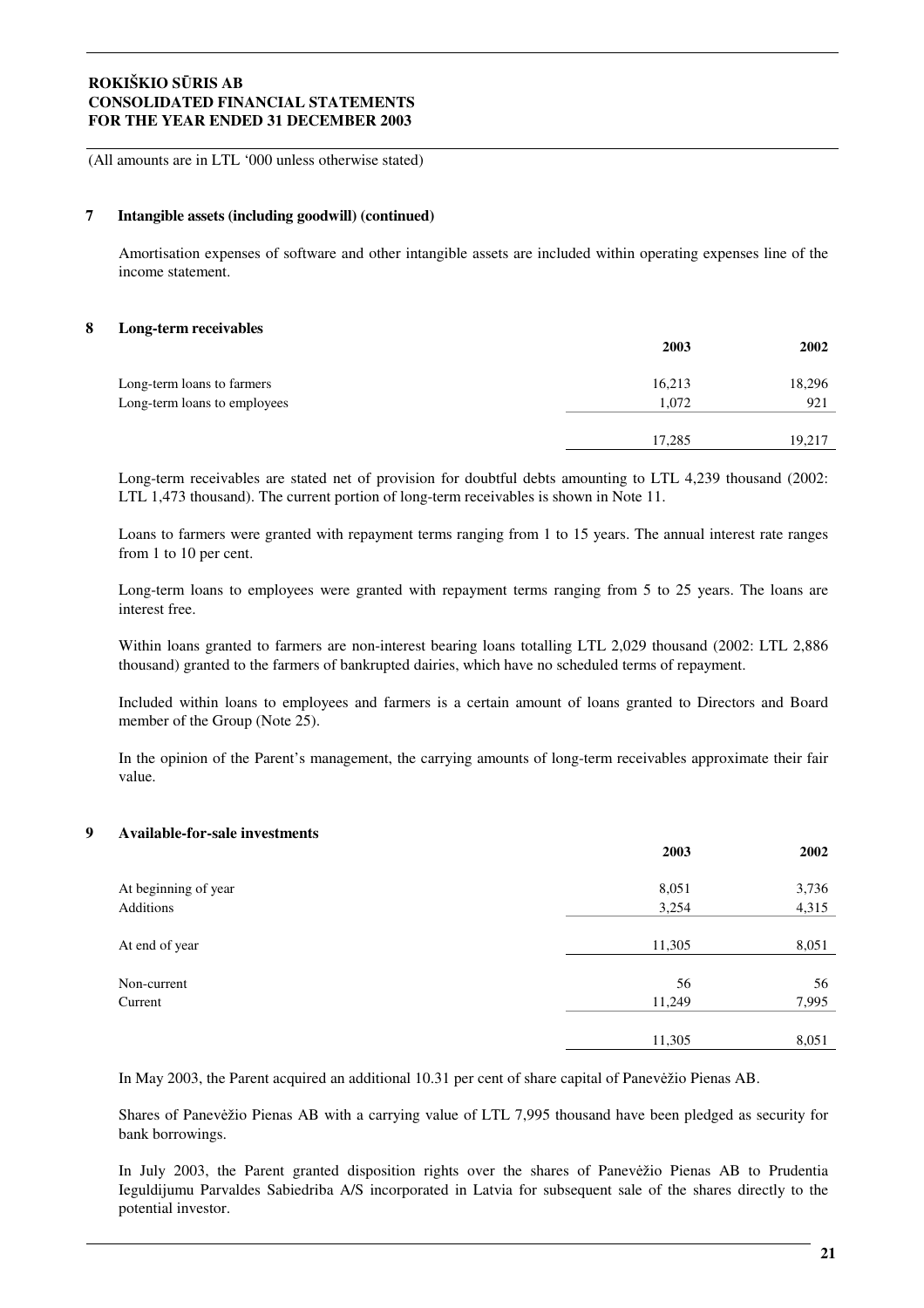(All amounts are in LTL '000 unless otherwise stated)

#### **9 Available-for-sale investments (continued)**

**10** 

The details of available-for-sale investments held as at 31 December 2003 were as follows:

|                                          | Number of<br>shares in issue | Nominal value of share<br>capital in issue |        | % interest held | Country of<br>incorporation |
|------------------------------------------|------------------------------|--------------------------------------------|--------|-----------------|-----------------------------|
| Panevėžio Pienas AB                      | 14, 115, 760                 |                                            | 28,232 | 35.30           | Lithuania                   |
| Pieno Žvaigždės AB                       | 54,030,451                   |                                            | 54,030 | Less than 1     | Lithuania                   |
| Žaliasis Taškas UAB                      | 74                           |                                            | 1,110  | 1.35            | Lithuania                   |
| Žemaitijos Pienas AB                     | 3,700,000                    |                                            | 37,000 | Less than 1     | Lithuania                   |
| <b>Inventories</b>                       |                              |                                            |        | 2003            | 2002                        |
| Raw materials (at cost)                  |                              |                                            |        | 4,854           | 2,353                       |
| Work in progress (at cost)               |                              |                                            |        | 5,209           | 11,060                      |
| Finished goods (at cost)                 |                              |                                            |        | 60,405          | 46,750                      |
| Finished goods (at net realisable value) |                              |                                            |        |                 | 1,483                       |
| Packaging (at cost)                      |                              |                                            |        | 2,256           | 1,982                       |
| Packaging (at net realisable value)      |                              |                                            |        |                 | 60                          |
| Other inventory                          |                              |                                            |        | 4,304           | 7,659                       |
|                                          |                              |                                            |        | 77,028          | 71,347                      |

As at 31 December 2003, all inventories of the Group have been pledged as security for borrowings.

#### **11 Receivables, prepayments and deferred charges**

|                                          | 2003   | 2002   |
|------------------------------------------|--------|--------|
|                                          |        |        |
| Trade receivables                        | 43,131 | 43,757 |
| VAT receivable                           | 4,773  | 2,153  |
| Current portion of long-term receivables | 2,147  | 2,130  |
| Capital grants receivable                | 2,162  |        |
| Other receivables                        | 843    | 6,636  |
| Prepayments and deferred charges         | 936    | 1,208  |
|                                          |        |        |
|                                          | 53,992 | 55,884 |

Prepayments, trade and other receivables are stated net of provisions for doubtful debts amounting to LTL 2,855 thousand (2002: LTL 3,156 thousand).

Trade receivables from USA customers amounting to LTL 12,050 thousand (2002: 18,973 thousand) have been pledged as security for borrowings.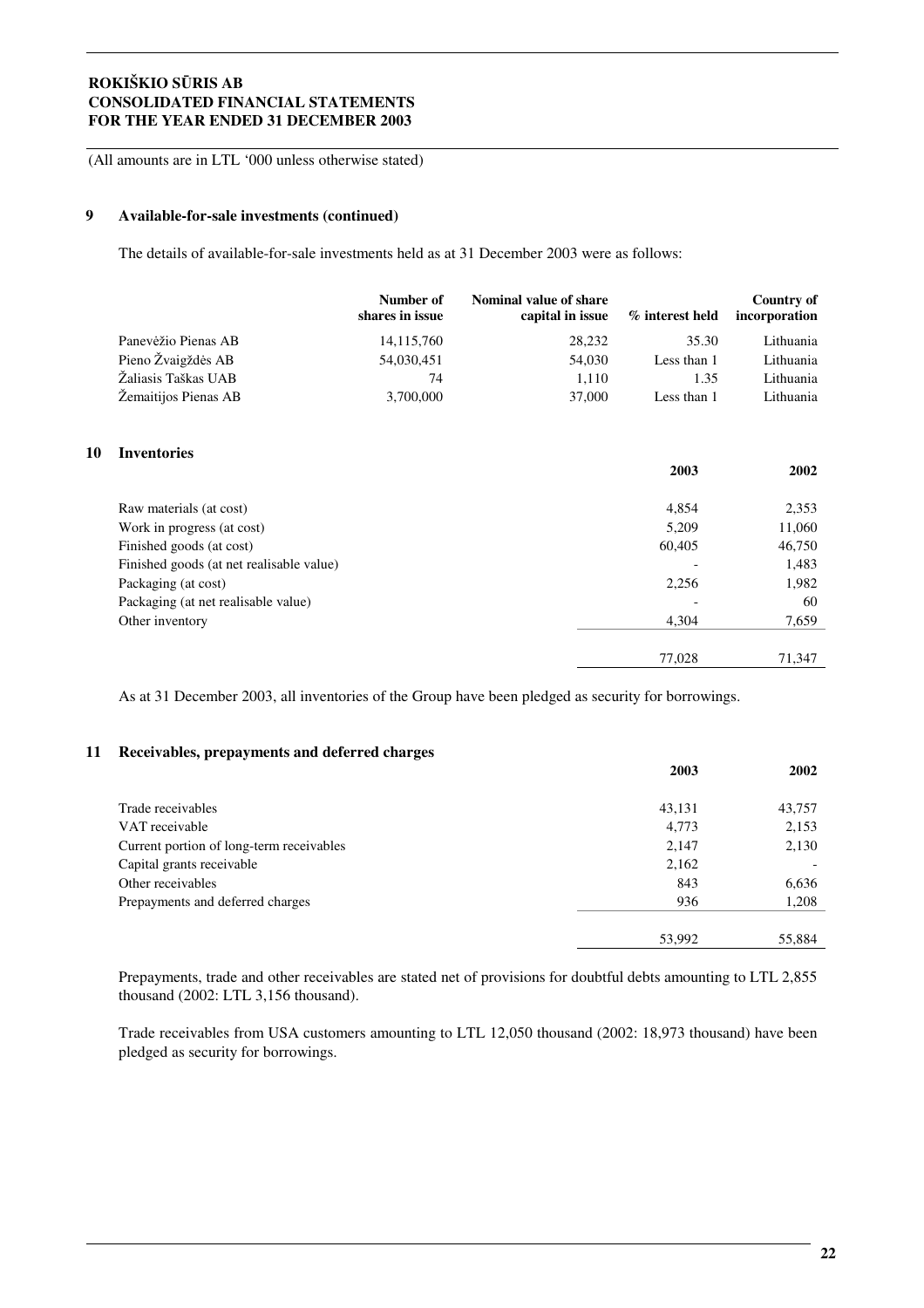(All amounts are in LTL '000 unless otherwise stated)

#### **12 Cash and cash equivalents**

|                          | 2003                     | 2002  |
|--------------------------|--------------------------|-------|
| Cash at bank and in hand | 5,222                    | 3,347 |
| Short-term bank deposits | $\overline{\phantom{0}}$ | 45    |
|                          |                          |       |
|                          | 5,222                    | 3,392 |

Cash in certain bank accounts of the Parent, and future cash inflows into these accounts up to LTL 2,400 thousand (2002: LTL 2,700 thousand), and all cash held in and future cash inflows into Bankas NORD/LB Lietuva AB have been pledged as security for borrowings.

For the purposes of the cash flow statement, the cash and cash equivalents comprise the following:

|                        | 2003                     | <b>2002</b> |
|------------------------|--------------------------|-------------|
| Cash and bank balances | 5,222                    | 3,392       |
| Bank overdrafts        | $\overline{\phantom{0}}$ | (107)       |
|                        |                          |             |
|                        | 5,222                    | 3,285       |
|                        |                          |             |

#### **13 Share capital**

As at 31 December 2003, the share capital was comprised of 4,746,270 ordinary shares of LTL 10 par value each. All issued shares are fully paid. There were no changes in share capital during the year.

#### **14 Reserves**

|                                            | 2003   | 2002   |
|--------------------------------------------|--------|--------|
| Other reserves:                            |        |        |
| - non-distributable reserves               | 65,090 | 65,090 |
| - indexation reserve                       | 3,593  | 3,593  |
| - legal reserve                            | 1,122  | 1,122  |
|                                            | 69,805 | 69,805 |
| Reserve for acquisition of treasury shares | 10,000 | 10,000 |
|                                            |        |        |
|                                            | 79,805 | 79,805 |
|                                            |        |        |

#### *Non-distributable reserves*

Non*-*distributable reserves are formed based on decisions of Annual Shareholders' Meetings on appropriation of distributable profits. These reserves can be used only for the purposes approved by the Annual Shareholders' Meeting.

#### *Legal reserve*

A legal reserve is a compulsory reserve under Lithuanian legislation. Annual transfers of 5 per cent of net result, calculated in accordance with Lithuanian regulatory legislation on accounting, are required until the reserve reaches 10 per cent of the share capital. The legal reserve cannot be distributed as dividends but exists to cover any future losses.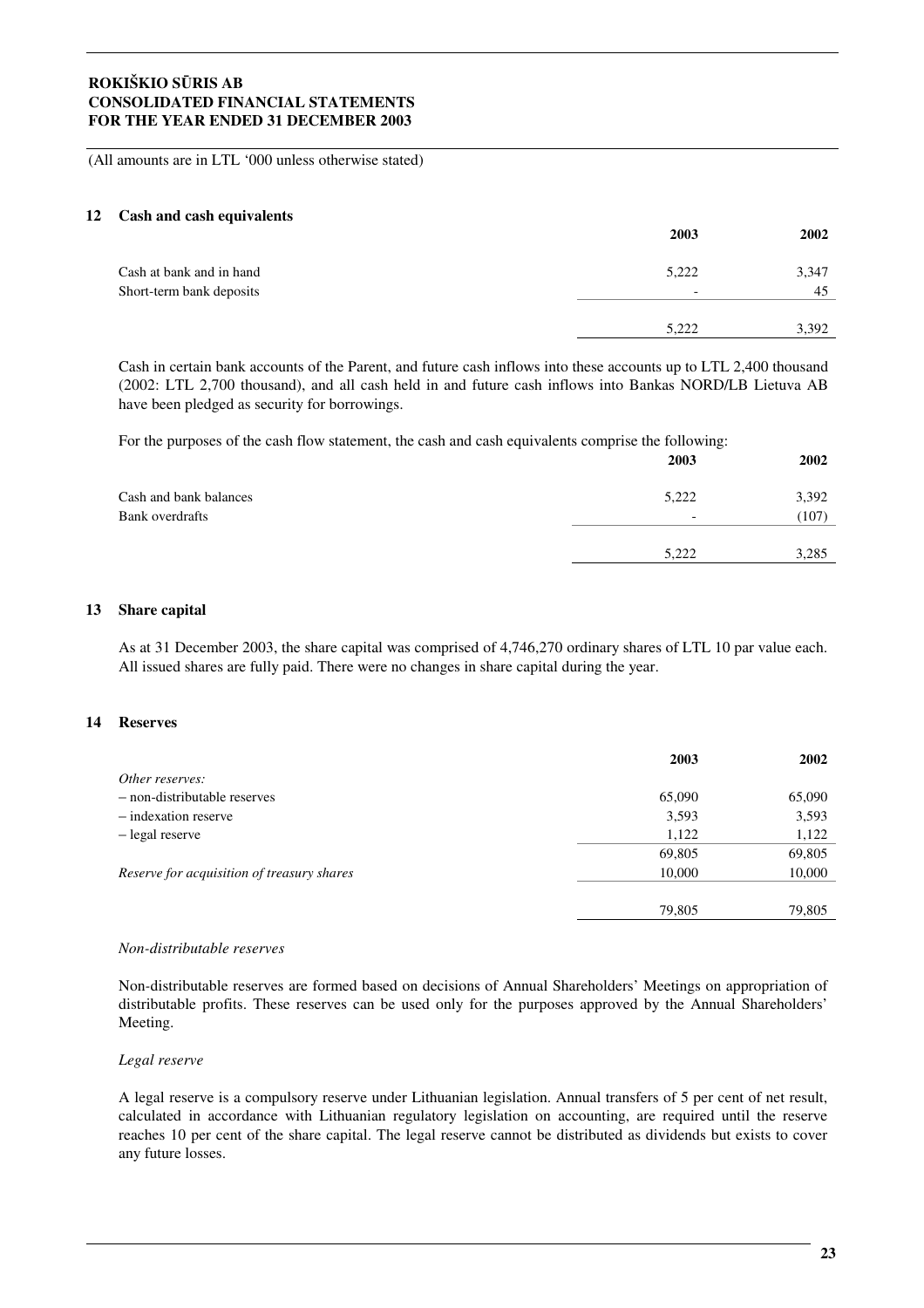(All amounts are in LTL '000 unless otherwise stated)

#### **14 Reserves (continued)**

*Reserve for acquisition of treasury shares*

Reserve for acquisition of treasury shares should be maintained as long as the Group continues to buy/sell treasury shares.

#### **15 Treasury shares**

**16 Borrowings**

|                                                               | 2003          |               | 2002          |        |
|---------------------------------------------------------------|---------------|---------------|---------------|--------|
|                                                               | <b>Number</b> | <b>Amount</b> | <b>Number</b> | Amount |
| At beginning of year                                          | 249,190       | 6,224         | 231,282       | 5,730  |
| Treasury shares acquired                                      |               |               | 32,422        | 957    |
| Treasury shares disposed of                                   |               |               | (14,514)      | (463)  |
| At end of year                                                | 249,190       | 6,224         | 249,190       | 6,224  |
| <b>Borrowings</b>                                             |               |               | 2003          | 2002   |
| <b>Current</b>                                                |               |               |               |        |
| Short-term bank borrowings                                    |               |               | 39,955        | 42,339 |
| Current year portion of long-term bank borrowings             |               |               | 4,733         | 5,744  |
| Revolving credit facility for stock and receivables financing |               |               | 27            | 5,923  |
| <b>Bank</b> overdrafts                                        |               |               |               | 107    |
| Finance lease liabilities                                     |               |               | 288           | 341    |
|                                                               |               |               | 45,003        | 54,454 |
| Non-current                                                   |               |               |               |        |
| Long-term bank borrowings                                     |               |               | 16,861        | 15,067 |
| Finance lease liabilities                                     |               |               | 563           | 1,156  |
|                                                               |               |               | 17,424        | 16,223 |
| <b>Total borrowings</b>                                       |               |               | 62,427        | 70,677 |

The bank borrowings are secured over certain of the property, plant and equipment (Note 6), inventories (Note 10), cash in certain bank accounts (Note 12), available-for-sale-investments (Note 9) and trade receivables (Note 11). Lease liabilities are effectively secured as the rights to leased asset revert to the lessor in the event of default.

A revolving credit facility of up to USD 10,000 thousand was made available to the Group for the secured financing of its regular dairy trading activities in the USA market and has no scheduled term of expiry. However, in the event that the above-mentioned trading activities were ceased the facility would be repayable upon the request of the lender.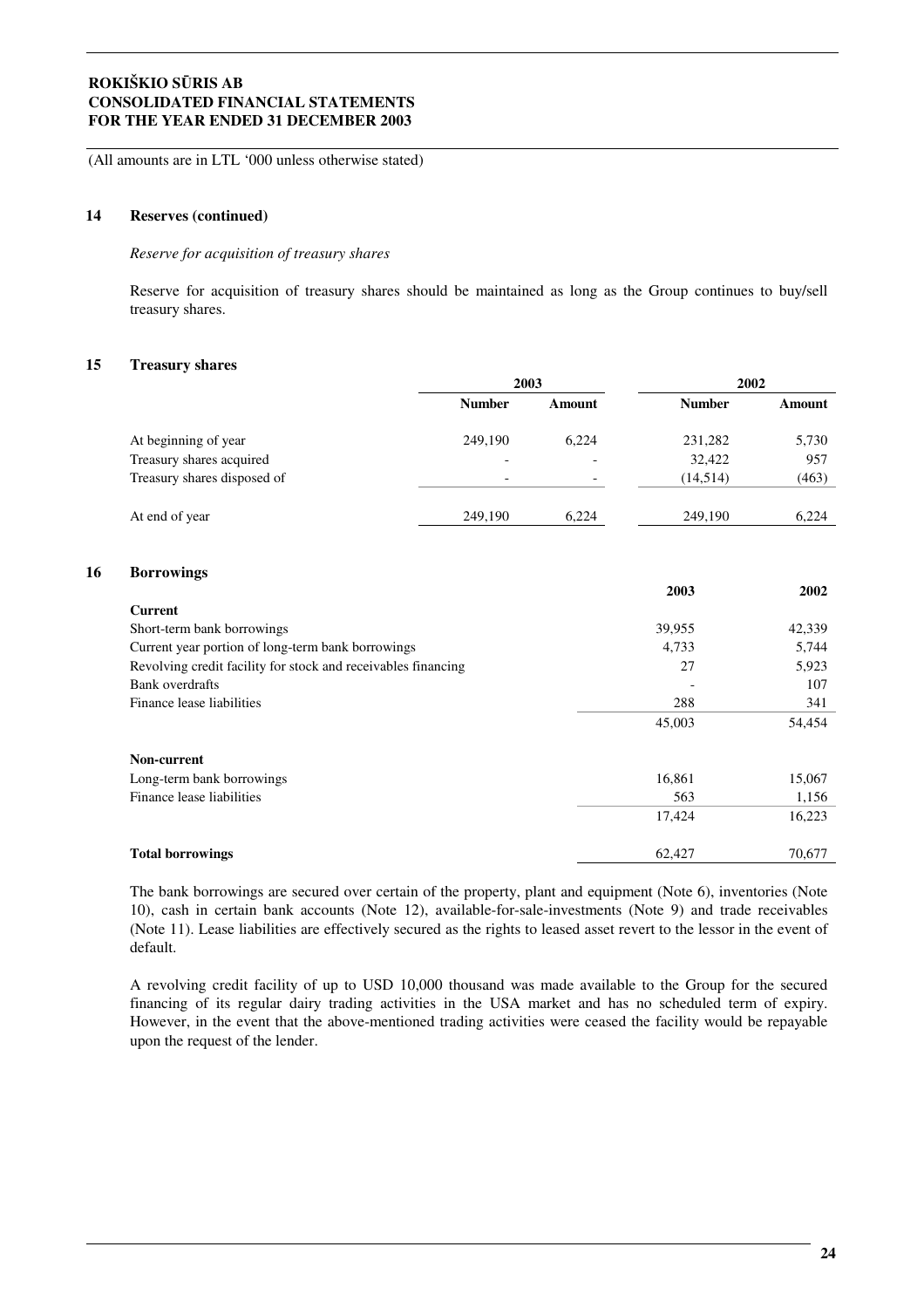(All amounts are in LTL '000 unless otherwise stated)

#### **16 Borrowings (continued)**

Weighted average interest rates effective as at 31 December (in per cent) were:

|                                                               | 2003 | 2002 |
|---------------------------------------------------------------|------|------|
| Long-term bank borrowings                                     | 3.73 | 3.44 |
| Short-term bank borrowings                                    | 4.33 | 5.54 |
| Revolving credit facility for stock and receivables financing | 3.75 | 5.13 |
| Finance lease liabilities                                     | 5.9  | 7.47 |
| Bank overdrafts                                               |      | 8.00 |

Maturity of non-current borrowings (excluding finance lease liabilities):

|                       | 2003   | 2002                     |
|-----------------------|--------|--------------------------|
| Between 1 and 2 years | 4,733  | 5,813                    |
| Between 2 and 5 years | 16,402 | 9,254                    |
| Over 5 years          | 459    | $\overline{\phantom{0}}$ |
|                       | 21,594 | 15,067                   |

The Group has the following undrawn committed borrowing facilities:

|                            | 2003                     | 2002   |
|----------------------------|--------------------------|--------|
| Floating rate              |                          |        |
| - expiring within one year | 27,594                   | 27,190 |
|                            |                          |        |
| Fixed rate                 |                          |        |
| - expiring within one year | 33,201                   | 15,950 |
| - expiring beyond one year | $\overline{\phantom{0}}$ | 4,000  |
|                            |                          |        |
|                            | 60,795                   | 47,140 |

The facilities expiring within one year are annual facilities subject to review at various dates during 2004. Weighted average interest rate of these facilities approximated to 4.11 per cent (2002: 5.28 per cent).

The exposure of the borrowings of the Group to interest rate changes and the periods in which the borrowings are repriced are as follows:

|                     | 6-12 or less |                          |              |
|---------------------|--------------|--------------------------|--------------|
|                     | months       | 1-5 years                | <b>Total</b> |
| At 31 December 2003 |              |                          |              |
| Total borrowings    | 61.576       | $\overline{\phantom{a}}$ | 61,576       |
|                     |              |                          |              |
| At 31 December 2002 |              |                          |              |
| Total borrowings    | 69,180       | $\overline{\phantom{a}}$ | 69,180       |
|                     |              |                          |              |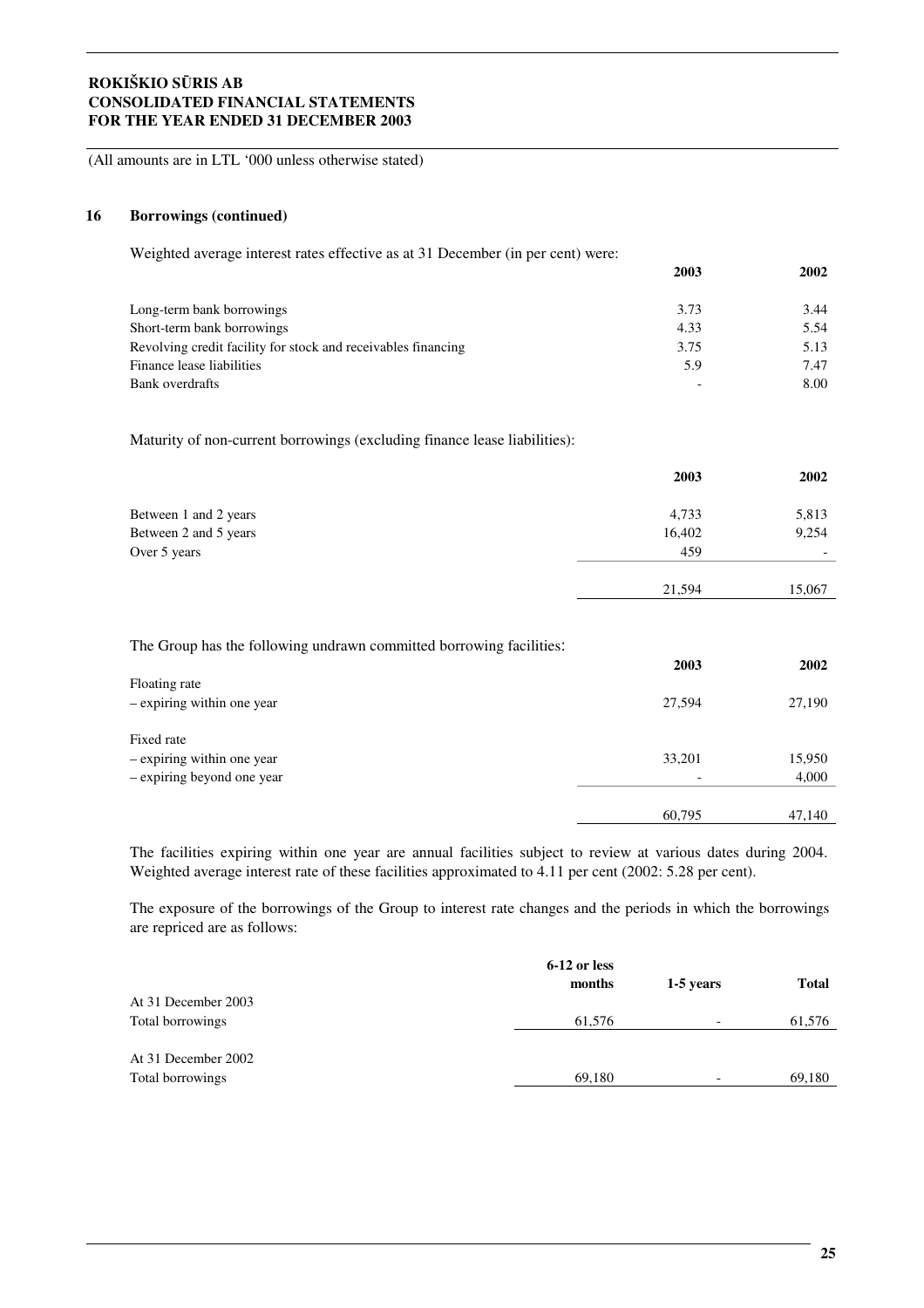(All amounts are in LTL '000 unless otherwise stated)

#### **16 Borrowings (continued)**

Finance lease liabilities - minimum lease payments:

|    |                                                               | 2003  | 2002  |
|----|---------------------------------------------------------------|-------|-------|
|    | Not later than 1 year                                         | 357   | 441   |
|    | Later than 1 year and not later than 5 years                  | 569   | 1,290 |
|    |                                                               | 926   | 1,731 |
|    | Future finance charges on finance leases                      | (75)  | (234) |
|    | Present value of finance lease liabilities                    | 851   | 1,497 |
|    | The present value of finance lease liabilities is as follows: |       |       |
|    | Not later than 1 year                                         | 288   | 341   |
|    | Later than 1 year and not later than 5 years                  | 563   | 1,156 |
|    |                                                               | 851   | 1,497 |
| 17 | Deferred capital grants                                       |       |       |
|    |                                                               | 2003  | 2002  |
|    | At beginning of year                                          |       |       |
|    | Grants donated                                                | 6,767 |       |
|    | Credited to income statement                                  | (416) |       |
|    | At end of year                                                | 6,351 |       |

Deferred capital grants are related to acquisition of property, plant and equipment and are donated by the European Union funds and Lithuanian Government under the SAPARD programme. The Parent has no obligation to repay or otherwise refund the grants received unless it breaches the contractual provisions contained in the agreements concluded with the grantors.

Included within deferred capital grants is LTL 2,162 thousand receivable (Note 11). The amount will be received only after the satisfactory completion of an external review of compliance of the capital expenditure with the SAPARD programme.

#### **18 Trade and other payables**

|                                     | 2003   | 2002   |
|-------------------------------------|--------|--------|
| Trade payables                      | 24,308 | 23,712 |
| Salaries, social security and taxes | 2,039  | 2,919  |
| Other payables                      | 1,274  | 2,949  |
| Accrued charges                     | 6,094  | 3,267  |
| Advances received                   | 183    | 13     |
|                                     |        |        |
|                                     | 33,898 | 32,860 |
|                                     |        |        |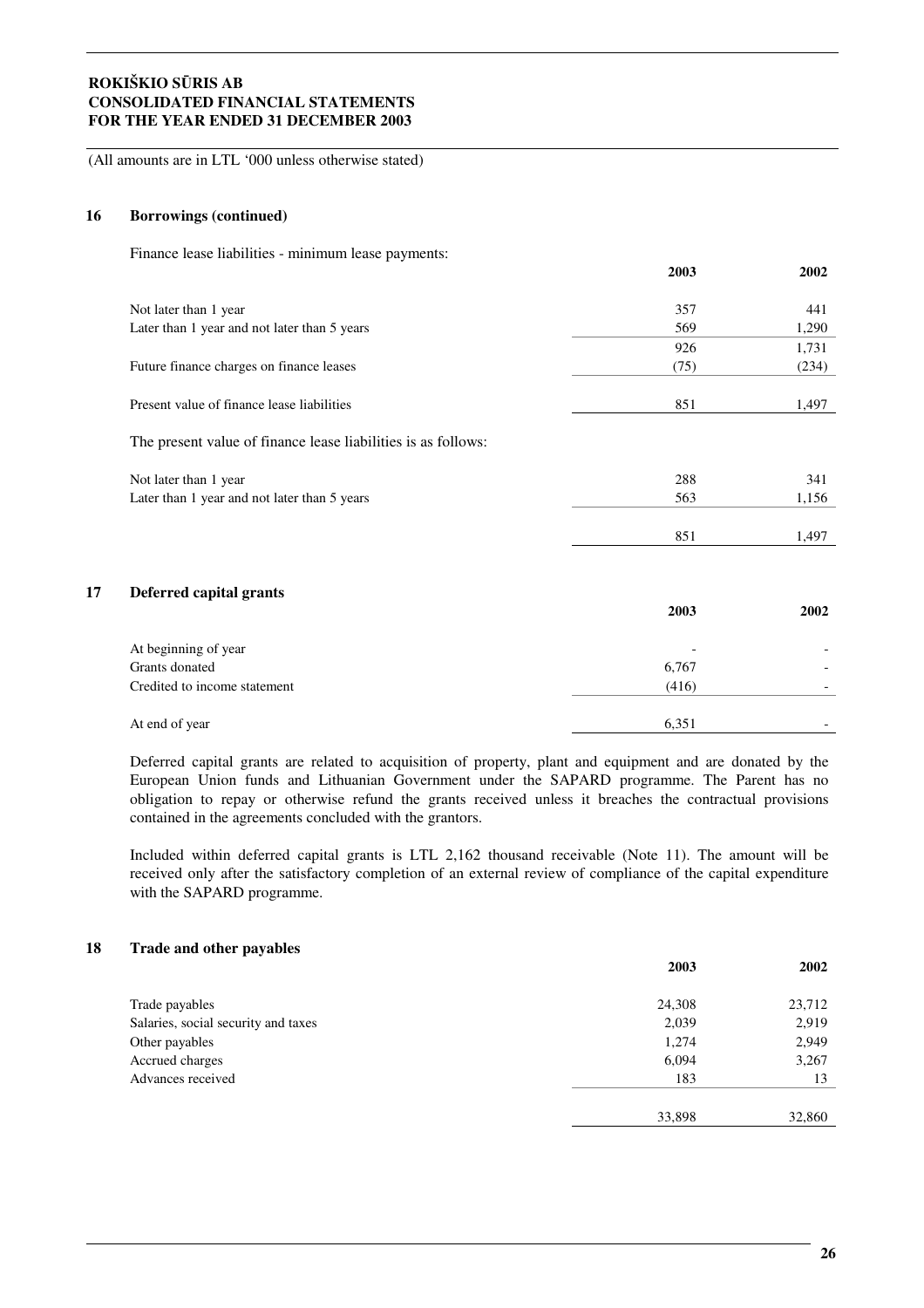(All amounts are in LTL '000 unless otherwise stated)

#### **19 Acquisition of subsidiary**

On 20 August 2003, the Group acquired 100.0 per cent of share capital of Kalora UAB. Kalora UAB contributed revenues of LTL 2,279 thousand and net loss of LTL 4 thousand to the Group for the period from 1 September 2003 to 31 December 2003, and its assets and liabilities at 31 December 2003 were respectively LTL 598 thousand and LTL 362 thousand.

Details of net assets acquired and goodwill are as follows:

| Purchase consideration - cash paid                                          | 240   |
|-----------------------------------------------------------------------------|-------|
| Fair value of net assets acquired                                           | (240) |
| Goodwill                                                                    |       |
| The fair value of the net assets acquired approximated to their book value. |       |
| The assets and liabilities arising from the acquisition are as follows:     |       |
| Cash and cash equivalents                                                   | 139   |
| Property, plant and equipment (Note 6)                                      | 109   |
| Inventories                                                                 | 19    |
| Receivables                                                                 | 429   |
| Payables                                                                    | (456) |
| Fair value of net assets                                                    | 240   |
| Goodwill                                                                    |       |
| Total purchase consideration                                                | 240   |
| Less:                                                                       |       |
| Cash in subsidiary acquired                                                 | (139) |
| Cash outflow on acquisitions                                                | 101   |

#### **20 Contingent liabilities**

As at 31 December 2003, the Group had contingent liabilities amounting to LTL 2,885 thousand (2002: LTL 2,235 thousand) in respect of bank and other guarantees issued by the Group on behalf of farmers and agricultural companies. The Group has given these guarantees in the ordinary course of business and anticipates that no material liabilities will arise.

Included within the above-mentioned guarantees is also a guarantee issued on behalf of one member of the Board of Directors (Note 25).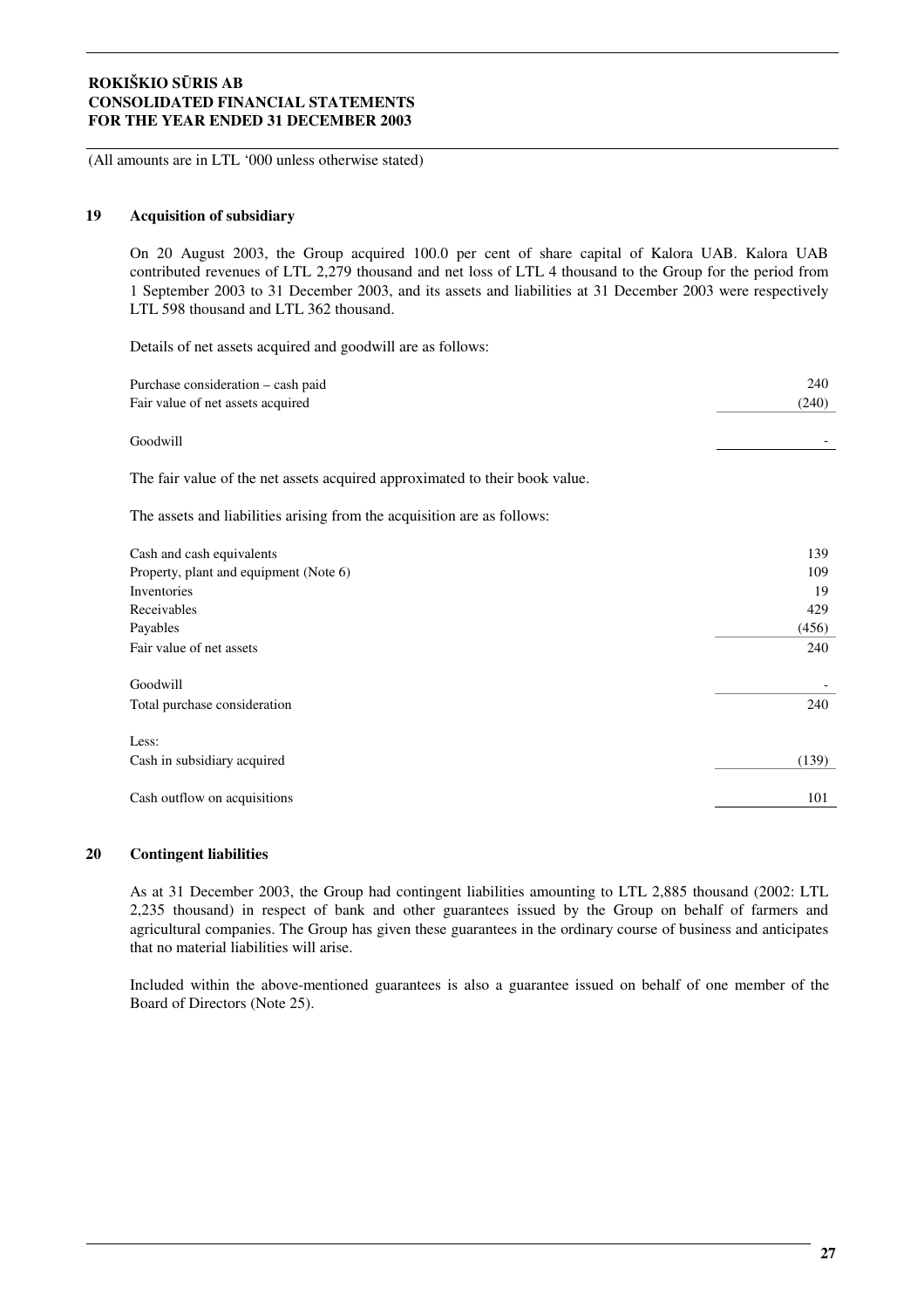(All amounts are in LTL '000 unless otherwise stated)

#### **21 Commitments**

On 29 January 2002, the Group concluded with its product distributors DP Vonk Diary Products B.V. and Marygold Ltd. the Distribution and Co-Operation Contract regarding the transfer to the Group of their accumulated knowledge and experience in respect of cheese sales in the markets of the United States of America and the European Union member states and take-over of their customers and cheese distribution channels in the above-mentioned markets.

The Group is obliged to pay compensation for the assistance received and for the customers and distribution channels taken-over. The compensation is equal to 50 per cent of gross margin on direct cheese sales to the customers in the USA and the EU, and the aggregate amount of the compensation to be paid will not exceed USD 3.6 million.

In 2003, the above-mentioned compensation amounted to LTL 3,536 thousand (2002: LTL 4,296 thousand).

#### **22 Deferred income taxes**

Deferred income taxes are calculated in full on temporary differences under the liability method using a principal tax rate of 15 per cent (2002: 15 per cent)

The movement on the deferred income tax account is as follows:

|                                                         | 2003    | 2002    |
|---------------------------------------------------------|---------|---------|
| At beginning of year – gross amount before allowance    | 1,260   | 279     |
| Tax losses for the year (Note 4)                        | 223     | 1,294   |
| Tax losses expired or became otherwise non-utilisable   | (74)    | (313)   |
| Utilisation of tax losses                               | (85)    |         |
|                                                         | 1,324   | 1,260   |
| Allowance for deferred tax assets:                      |         |         |
| - charged to income statement                           | (223)   | (1,294) |
| - charged in prior periods                              | (1,573) | (279)   |
| - tax losses expired or became otherwise non-utilisable | 472     | 313     |
|                                                         |         |         |
| At end of year                                          |         |         |

The movement in deferred tax assets during the period is as follows:

| Deferred tax assets                                   | <b>Tax losses</b><br>carry forward | <b>Accrual for</b><br>one-off<br>payments/bonuses | <b>Total</b> |
|-------------------------------------------------------|------------------------------------|---------------------------------------------------|--------------|
| At 1 January 2003                                     |                                    |                                                   |              |
| Add back allowance made in prior periods              | 949                                | 311                                               | 1,260        |
| Credited to net profit                                | 97                                 | 126                                               | 223          |
| Tax losses utilised                                   | (85)                               |                                                   | (85)         |
| Tax losses expired or became otherwise non-utilisable | (74)                               |                                                   | (74)         |
| Gross amount                                          | 887                                | 437                                               | 1,324        |
| Allowance                                             | (887)                              | (437)                                             | (1,324)      |
| At 31 December 2003                                   |                                    |                                                   |              |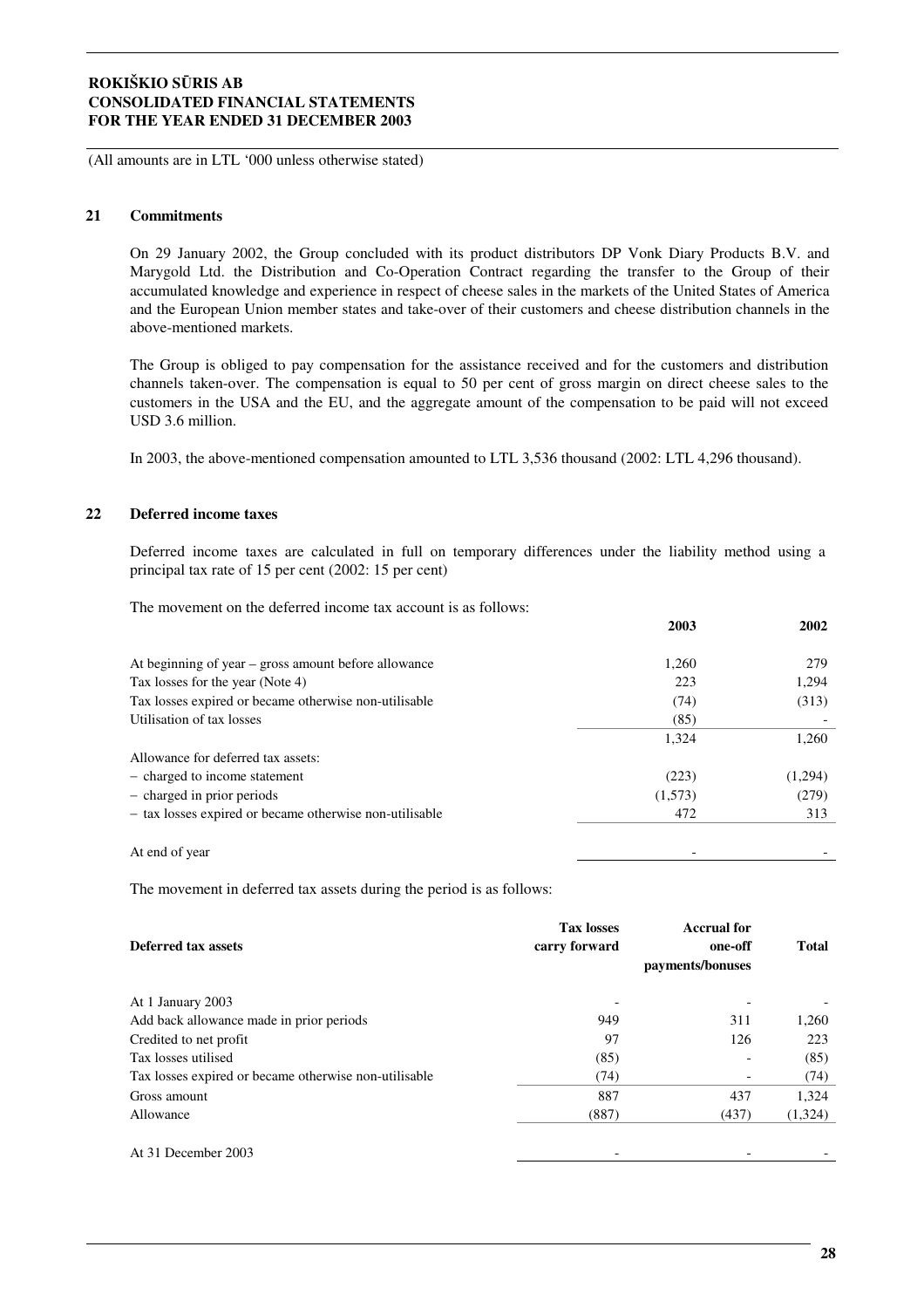(All amounts are in LTL '000 unless otherwise stated)

#### **22 Deferred income taxes (continued)**

As at 31 December 2003, the subsidiaries have unrecognised tax losses carry forward against future taxable income amounting to LTL 5,911 thousand (2002: LTL 6,324 thousand).

| <b>Year of expiry</b> | Amount |
|-----------------------|--------|
| 2004                  | 544    |
| 2005                  | 358    |
| 2007                  | 4,365  |
| 2008                  | 644    |
|                       | 5,911  |

#### **23 Cash generated from operations**

Reconciliation of profit/(loss) before tax and minority interest to cash generated from operations:

|                                                                        | 2003           | 2002      |
|------------------------------------------------------------------------|----------------|-----------|
| Net profit/(loss) before tax and minority interest                     | 19,511         | (6,665)   |
| Adjustments for:                                                       |                |           |
| depreciation (Note 6)                                                  | 14,911         | 12,680    |
| amortisation (excluding amortisation of negative goodwill) (Note 7)    | 53             | 35        |
| change in goodwill (Note 7)<br>—                                       | (1,064)        | (1,027)   |
| property, plant and equipment written-off (Note 6)                     | 745            | 397       |
| loss on sale of property, plant and equipment                          | 1,554          | 92        |
| interest expense (Note 3)                                              | 3,253          | 4,046     |
| interest income, including compensation received (Note 3)<br>-         | (823)          | (274)     |
| provisions for and write-offs of inventories (Note 2)<br>-             | 1,997          | 1,755     |
| accrual for bonuses and one-off payments (Note 2)<br>-                 | 2,914          | 2,072     |
| unrealised currency exchange gain, net<br>—                            | (713)          | (4,509)   |
| provisions for and write-offs of doubtful and bad receivables (Note 2) | 1,646          | 586       |
| provisions for and write-offs of loans granted to farmers (Note 2)     | 2,814          | 438       |
| accrual for vacation reserve                                           | 1,784          |           |
| fair value loss on derivative financial instruments (Note 3)           | $\mathfrak{D}$ |           |
| amortisation of capital grants received (Note 17)                      | (416)          |           |
| Changes in working capital                                             |                |           |
| receivables and prepayments                                            | (816)          | (12, 334) |
| inventories                                                            | (7,659)        | 1,245     |
| payables                                                               | (4,223)        | 4,210     |
| Cash generated from operations                                         | 35,470         | 2,747     |

#### *Non-cash transactions*

The principal non-cash transactions were acquisitions of available-for-sale-investments and property, plant and equipment under finance leases.